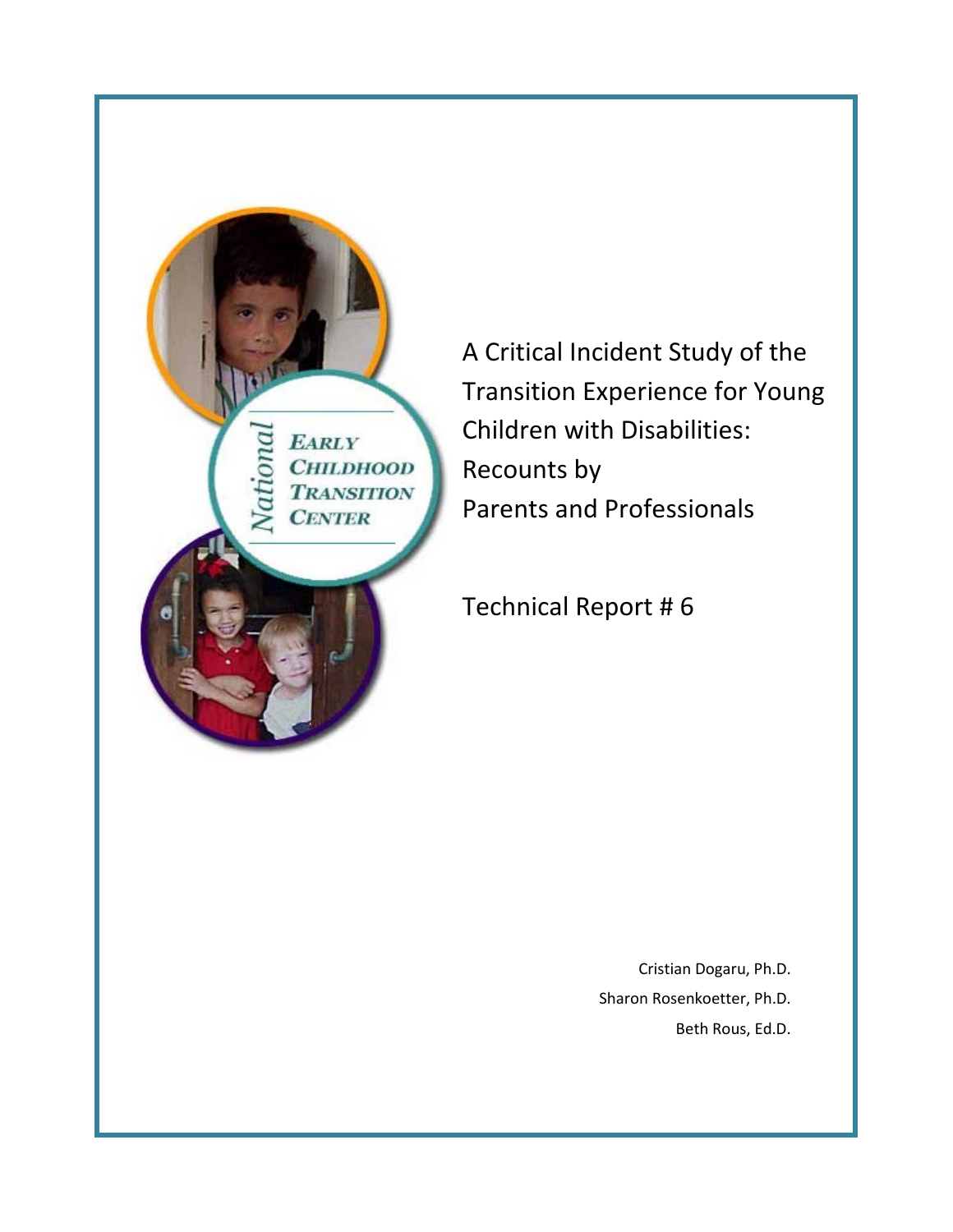© 2009 Human Development Institute For additional copies, contact: University of Kentucky, Human Development Institute, Early Childhood (859) 257-2081

Suggested citation:

Dogaru, C., Rosenkoetter, S., & Rous, B. (2009). *A critical incident study of the transition experience for young children with disabilities: Recounts by parents and professionals. Technical Report #6.* Lexington: University of Kentucky, Human Development Institute, National Early Childhood Transition Center.

NECTC is funded by the [U.S. Department of Education,](http://www.ed.gov/) [Office of Special Education Programs,](http://www.ed.gov/offices/OSERS/OSEP/index.html) Cooperative Agreement # H324V020031. However, the contents do not necessarily represent the positions or policies of the U.S. Department of Education, Office of Special Education Programs, and you should not assume endorsement by the federal government.

May 2009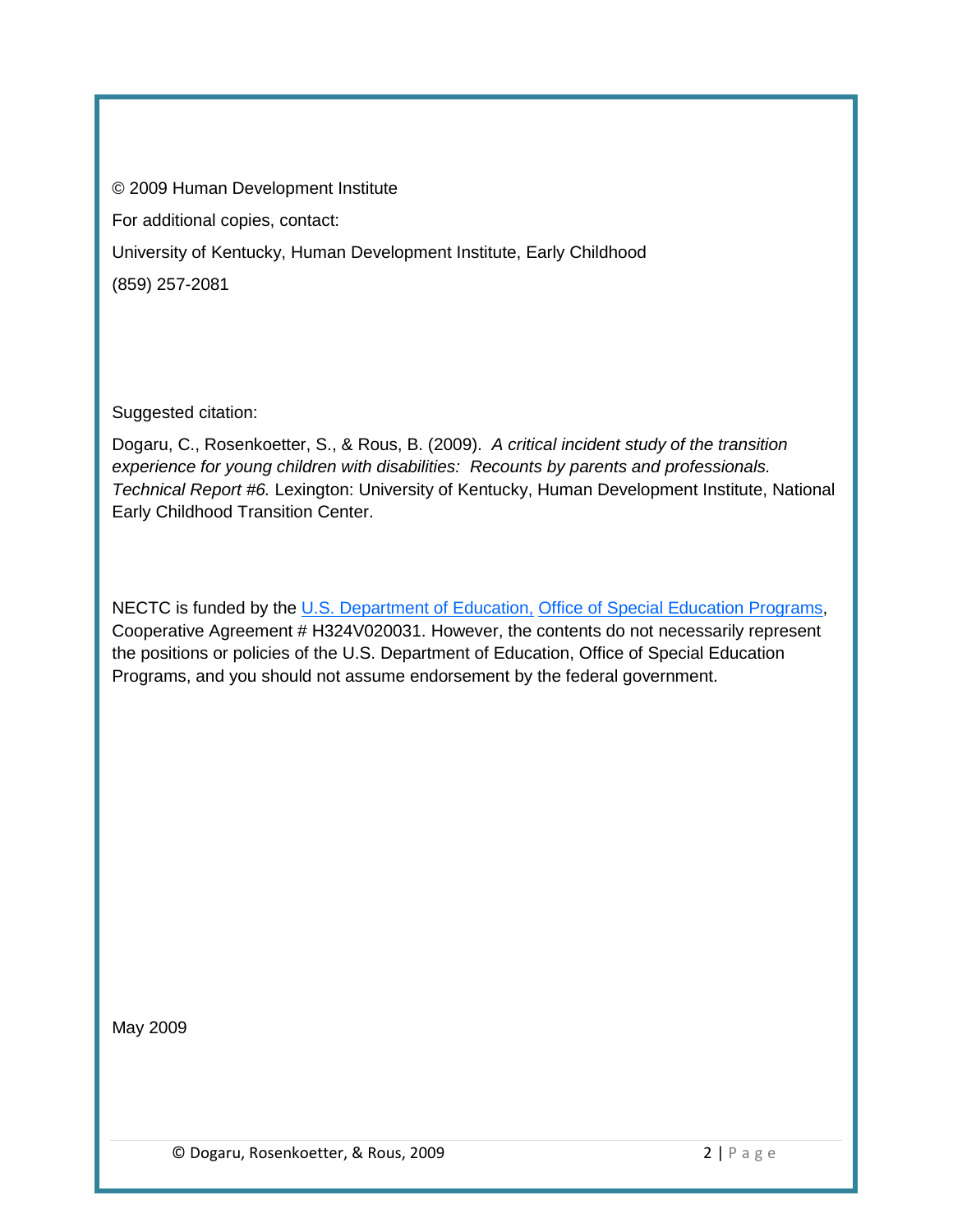# **Table of Contents**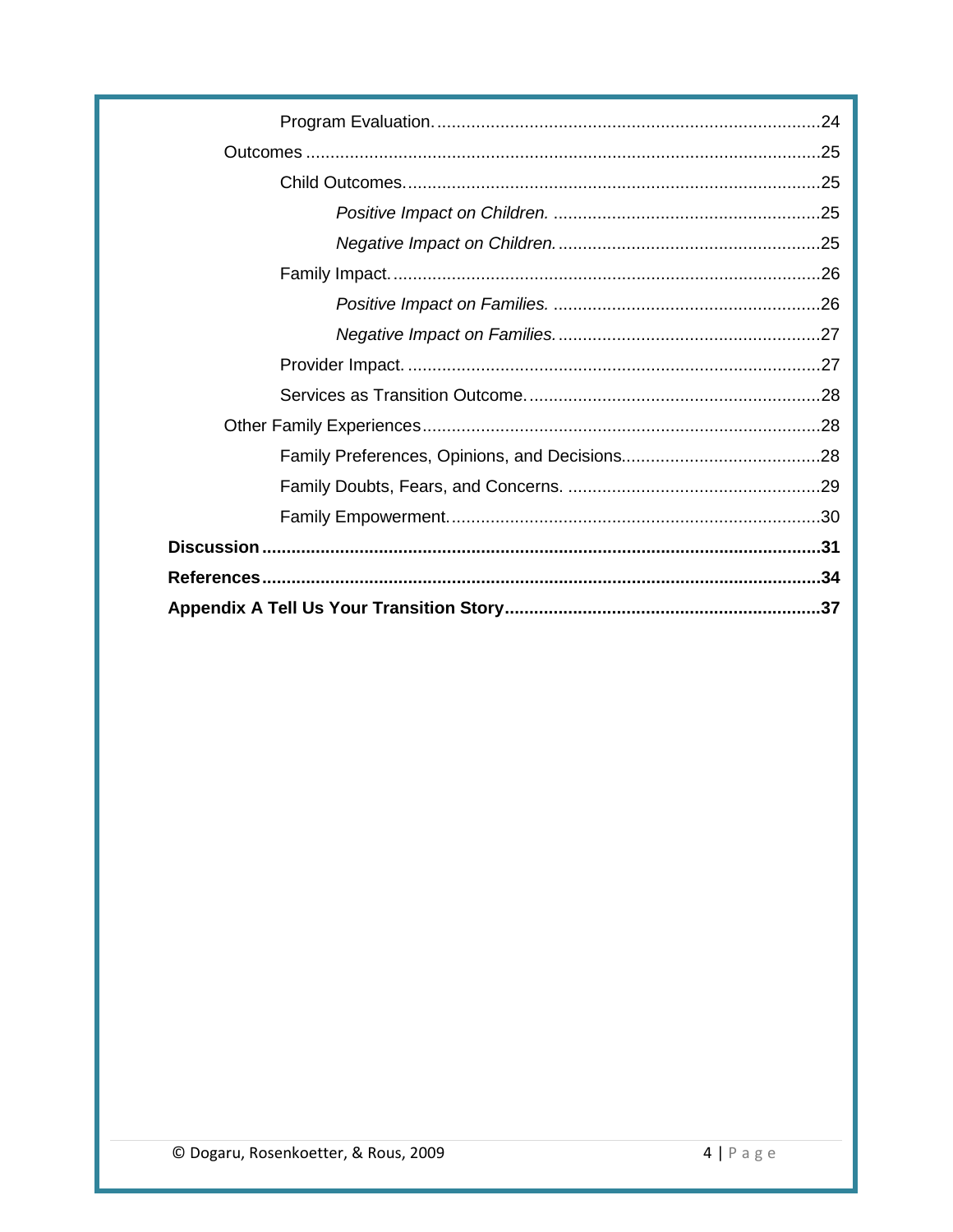# **Abstract**

<span id="page-4-0"></span>Critical Incident Technique (CIT) is a research strategy used to gather and analyze information from key informants about a significant experience in their lives (Flanagan, 1954). The National Early Childhood Transition Center (NECTC) used CIT to investigate parents' and service providers' perceptions of transition from one service system to another for young children with disabilities and their families. Respondents in the study resided across the United States and participated in a myriad of service systems. Qualitative analysis from 65 participants defined salient issues and suggested practices across these four themes related to transition at ages three and five for children with disabilities and their families: transition processes, evaluation of transition, transition outcomes, and family experiences in transition. The findings of this investigation are considered valuable in their own right, and they contributed to the recommendations from an array of NECTC studies designed to improve early childhood transition policies and practice.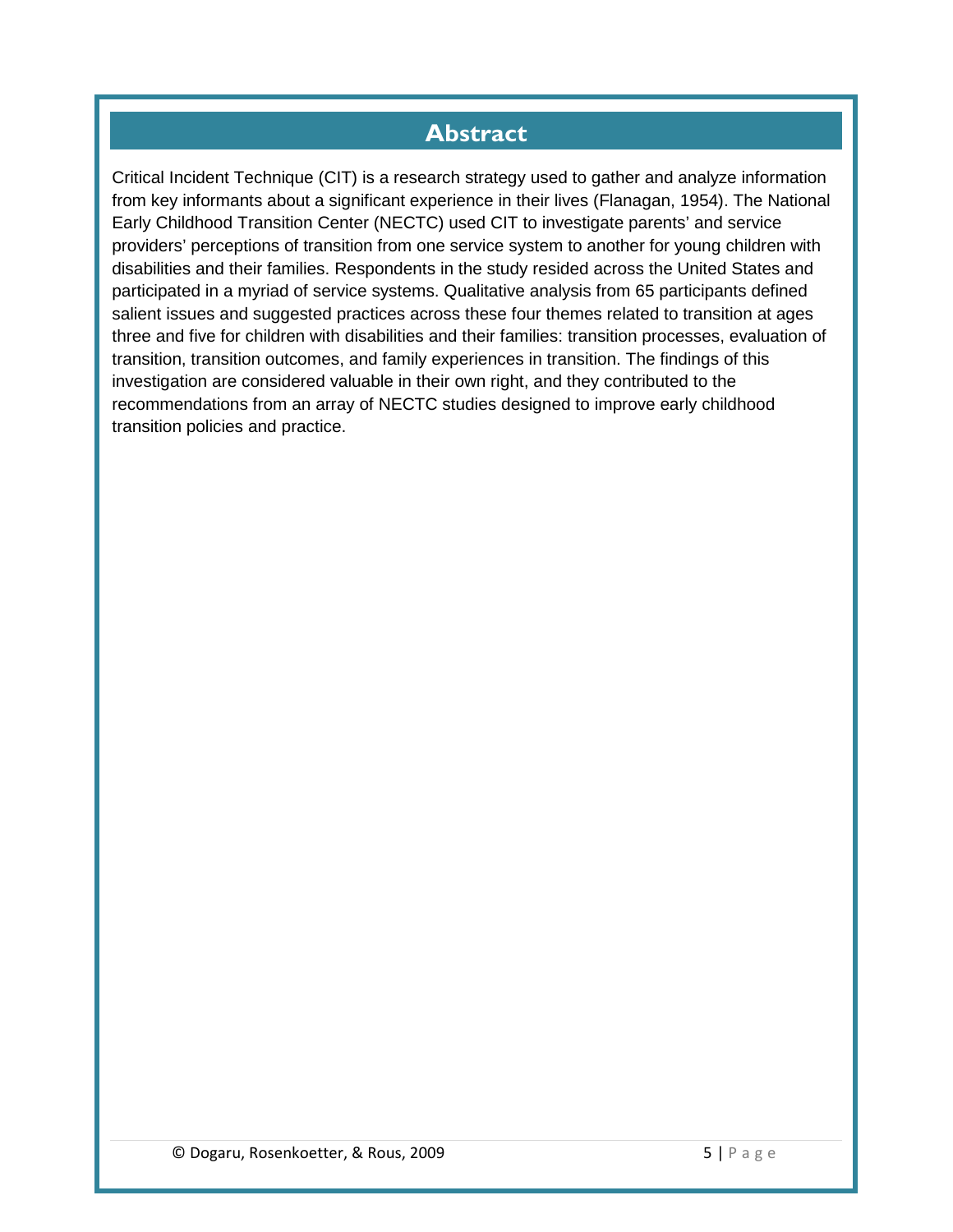## **Introduction**

#### <span id="page-5-1"></span><span id="page-5-0"></span>**Critical Incident Technique**

Critical Incident Technique (CIT) is a research method first described by John Flanagan in 1954 as a tool for collecting direct observations of human behaviors and perceptions related to "critical incidents." This method is extensively used in fields such as organizational and industrial psychology, business, and medicine. Critical incidents are situations that make a significant contribution, either positively or negatively, to an activity or phenomenon. An incident is:

> Any observable human activity that is sufficiently complete in itself to permit inferences and predictions to be made about the person performing the act. To be critical, an incident must occur in a situation where the purpose or intent of the act seems fairly clear to the observer and where its consequences are sufficiently definite to leave little doubt concerning its effects (Flanagan, 1954, p. 327).

After analyzing data collected, the investigator can produce a list of components critical to task performance which may be more helpful than vague descriptions (Woolsey, 1986). Since the introduction of the technique by Flanagan in the 1950's, CIT has evolved and its use expanded into other disciplines. This method is extensively used in fields such as organizational and industrial psychology, business, nursing and medicine (Butterfield, Borgen, Amundson, & Maglio, 2005; Fivars & Fitzpatrick, 2001). As with any other research technique, CIT has advantages and disadvantages (Norman, Redfern, Tomalin, & Oliver, 1992). Advantages include: a) ease of administration in different formats, b) inexpensive yet provides rich information,

c) data are collected from respondent's perspective using their own words, and d) the design identifies rare events that might be missed by other methods which focus on everyday events. Analysis procedures for data collected through CIT fall within the realm of qualitative research methods, specifically, content analysis. Since CIT generally uses data collection instruments that are easy to administer and relatively short, it facilitates information collection from a large number of subjects, and allows for both qualitative and quantitative analysis. The major disadvantage of CIT is its reliance on respondents' memory; therefore, CIT methods have a high probability of incidents that are imprecise or are not reported. In addition, CIT has an inherent bias of obtaining reports of incidents that happened recently. Finally, the researcher's definition of a critical incident and the respondents' perception of what is considered critical might not overlap.

#### <span id="page-5-2"></span>**Transitions: Definition of Importance**

Children with disabilities and their families experience a multitude of transitions during their early childhood years (Kagan & Neuman, 1998; Rous, Myers, & Stricklin, 2007). Often, children who have significant disabilities are identified at birth or in the first years of life. During infancy, children with identified disabilities or developmental delays are eligible for Early Intervention (EI) services under Part C of the Individuals with Disabilities Education Improvement Act (IDEA) of 2004 (IDEA, 2004). These children and their families receive services through EI that can be home-based, center-based, or a combination of both. Depending on the state, services are managed by various agencies (e.g., Health and Human Services, Education, or Health). Children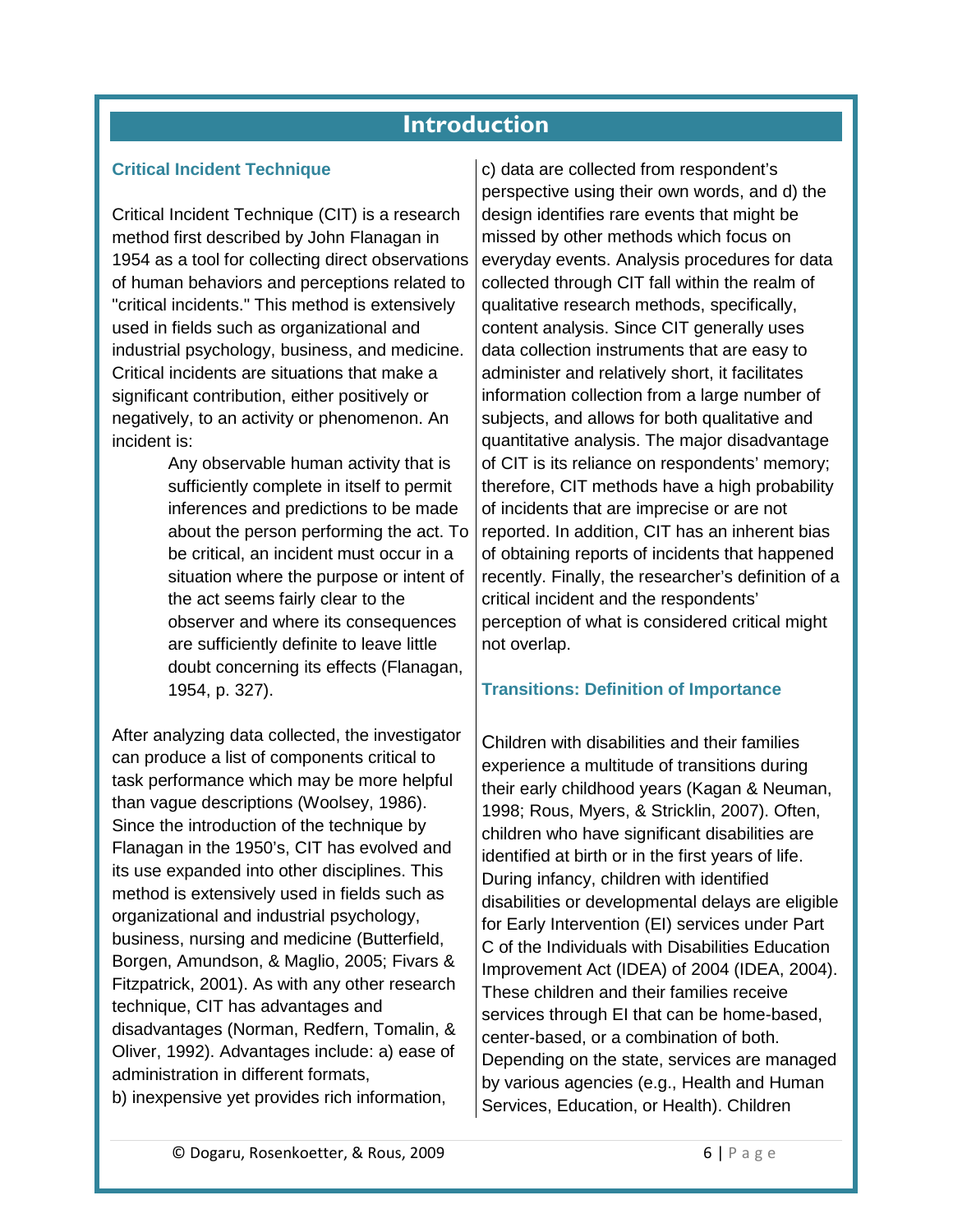served in EI programs undergo a transition at age three. At that time, they transition out of Part C programs, and may transition into a variety of preschool services. Children who continue to have developmental or other disabilities are often eligible for services under Part B, Section 619 (Special Education), which offers services for children with disabilities ages 3 through 21, as administered through state Departments of Education. However, many local school districts also choose to place their preschool children with disabilities (ages 3 to 5) in community programs such as Head Start, state-supported preschool programs, or child care (Danaher, 1998; Fowler, 1990; Lewit & Baker, 1996; Moore, 1988; Shotts, 1994; Williams & O'Leary, 2001). Therefore, at age five, many children with disabilities experience a new transition as they move to kindergarten, not only by entering the elementary school, with all the changes that typically developing children experience, but also to new formats of special education and related services offered by the school system (Wolery, 1999). These numerous and complex transitions children and their families experience during the first five years of life are documented as "stressful, inefficient and problematic for children with disabilities, their families, and agencies engaged in the transition process" (Rous, Hallam, Harbin, McCormick, & Jung, 2007, p.136).

Transitions are stressful events for families as well. According to Harry (2002), Rosenkoetter and Rosenkoetter (2001), and Wolery (1999), families of children with disabilities face additional stressors and changes, compared to those of typically developing children. These include: meeting new service providers and developing relationships with them, confronting questions about the availability of services and technologies, and determining how the child will fit into the new school environment and

how new teachers will treat their child. Many times, the sending and receiving programs between which families and children transition differ in terms of philosophical perspectives, service delivery models, eligibility criteria, and program quality (Rous, Hallam, et al., 2007). Some families worry about discrimination against and rejection of their children, the location and duration of their children's attendance, the special education label to be applied, or the means of transportation (Rosenkoetter & Rosenkoetter, 2001).

Recent interest in understanding and implementing positive transitions for children with disabilities and their families has been fueled by several factors (Rous, Hallam, et al., 2007). First, the evolution of the public law that protects the rights of children with disabilities, IDEA, has evidenced a steady increase in the importance placed on transition (IDEA, 2004). Moreover, the number of children who receive services before age 5 – and, consequently, the number of children experiencing transition – has increased in recent years. A third probable cause is the increase in early education programs not only for children with disabilities, but also for children who are at risk and who are developing typically. The importance of effective transitions has increased accordingly. Finally, research in early child care and education demonstrates that transitions have a strong impact on children and families, with influences that can be negative or positive depending on a number of factors related to the transition process. For example, the success of the transition to kindergarten has been related to children's later school success (e.g., Schulting, Malone, & Dodge, 2005). For children who are typically developing and with disabilities, an important outcome of successful transition to kindergarten is school adjustment and positive attitudes toward school (Love, Logue, Trudeau, & Thayer, 1992; Pianta &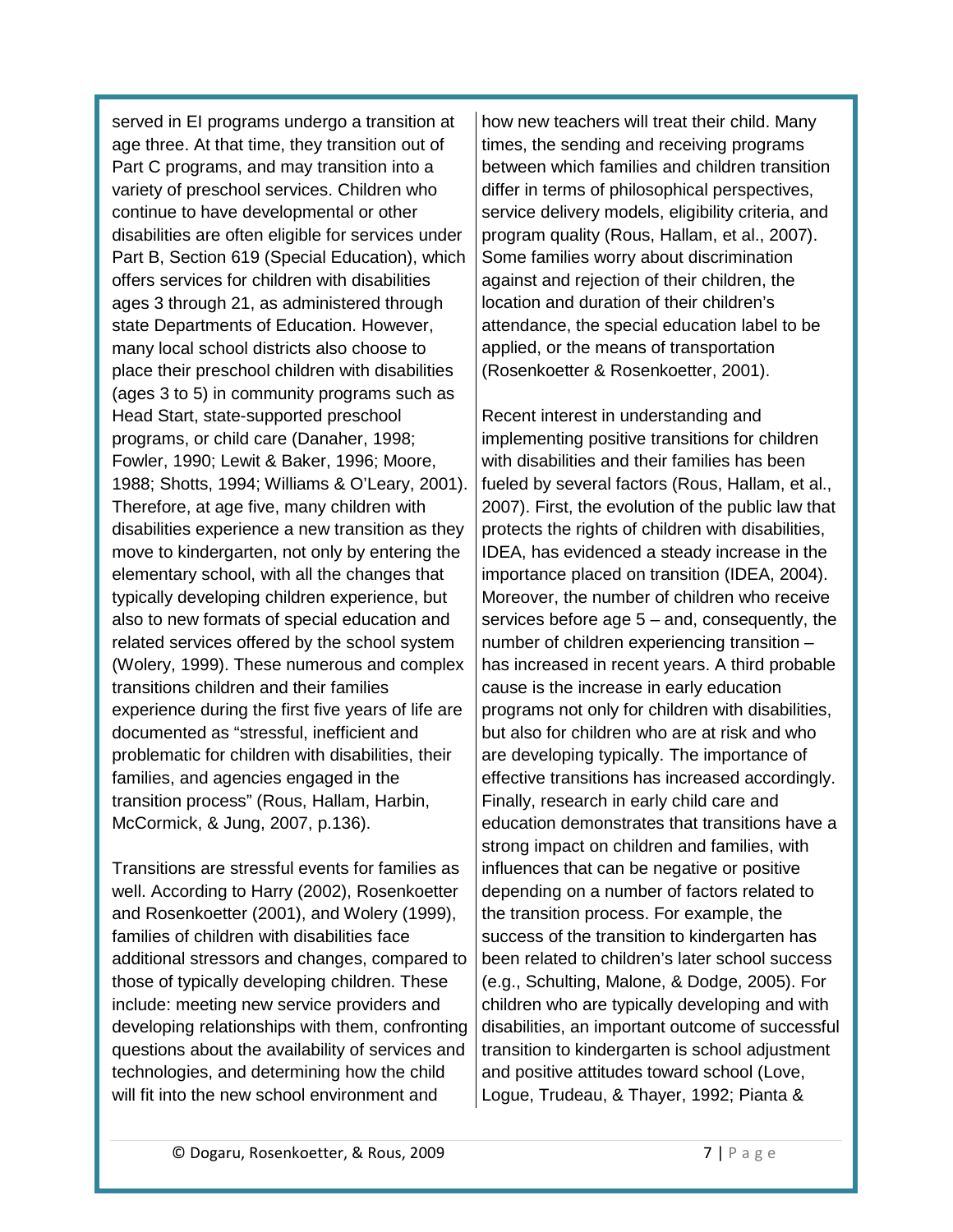Cox, 1999; Pianta & Kraft-Sayre, 2003; Ramey & Ramey, 1998). Schulting et al. (2005) found that implementation of transition practices, even at low intensity, for children and families entering kindergarten had a positive influence on children's later academic achievement and their parents' involvement in school. Increased parent involvement in their child's education is a long-term outcome of effective transition (Pianta & Cox, 1999).

#### <span id="page-7-0"></span>**Transition Conceptual Framework**

While research on transition provides sporadic insights into factors that impact the transition process and guidelines for improving it, generally the literature fails to provide a comprehensive picture of the ecology of transition processes and the complex relationships among these factors (Rosenkoetter, Schroeder, Rous, Hains, Shaw & McCormick, 2009). One purpose of the National Early Childhood Transition Center (NECTC), a major research institute of the U.S. Department of Education's Office of Special Education Programs (OSEP), was to develop and validate a comprehensive conceptual framework for understanding transition. The Center focused on factors that promote successful transitions of young children with disabilities and their families from infant/toddler programs to preschool programs, and from preschool to kindergarten. This conceptual framework (Rous, Hallam, et al., 2007) was developed based on research review, contemporary theoretical frameworks, and new research. Two main theories, bioecological theory and organizational theory, were used to create the transition framework.

Bronfenbrenner's bioecological theory, based on earlier ecological systems theory (Bronfenbrenner, 1979, 1989, 2004;

nested types of environments in which human development takes place, with bi-directional influences within and between systems. These systems exist at different levels of organization and complexity. They include the microsystem (immediate environment, such as family and school), the mesosystem (the interaction between a person's microsystems; such as, for a child, the parent-school interaction), the exosystem (environmental settings in which the child is not directly placed, but can indirectly influence development; for example, the parent's workplace), and the macrosystem (the larger cultural and social context). In transition, the systems that interact include the child, the family, and the programs/schools which provide services. The transitions children with disabilities and their families experience involve changes in the microsystems and mesosystems and are influenced by these microsystems and the larger macrosystem.

Organizational theory is represented by a framework that includes several theoretical models that seek to understand organizational and human behavior. These models include organizational structure, organizational systems, and organizational change (Rous, Hallam, et al., 2007; Shafritz, Ott, & Jang, 2004). Organizational theory is appropriate for studying transition, for transitions happen within and between organizations with their own culture, systems, and characteristics.

## <span id="page-7-1"></span>**Ecological Contextual Factors**

Bronfenbrenner & Morris, 1998), describes four factors move from proximal to distal (i.e., from The NECTC conceptual framework is described at two levels (see Figures 1 and 2). The first level reflects the ecological framework or the ecological contextual factors, and describes the elements within a child's ecology that influence the transition experience. These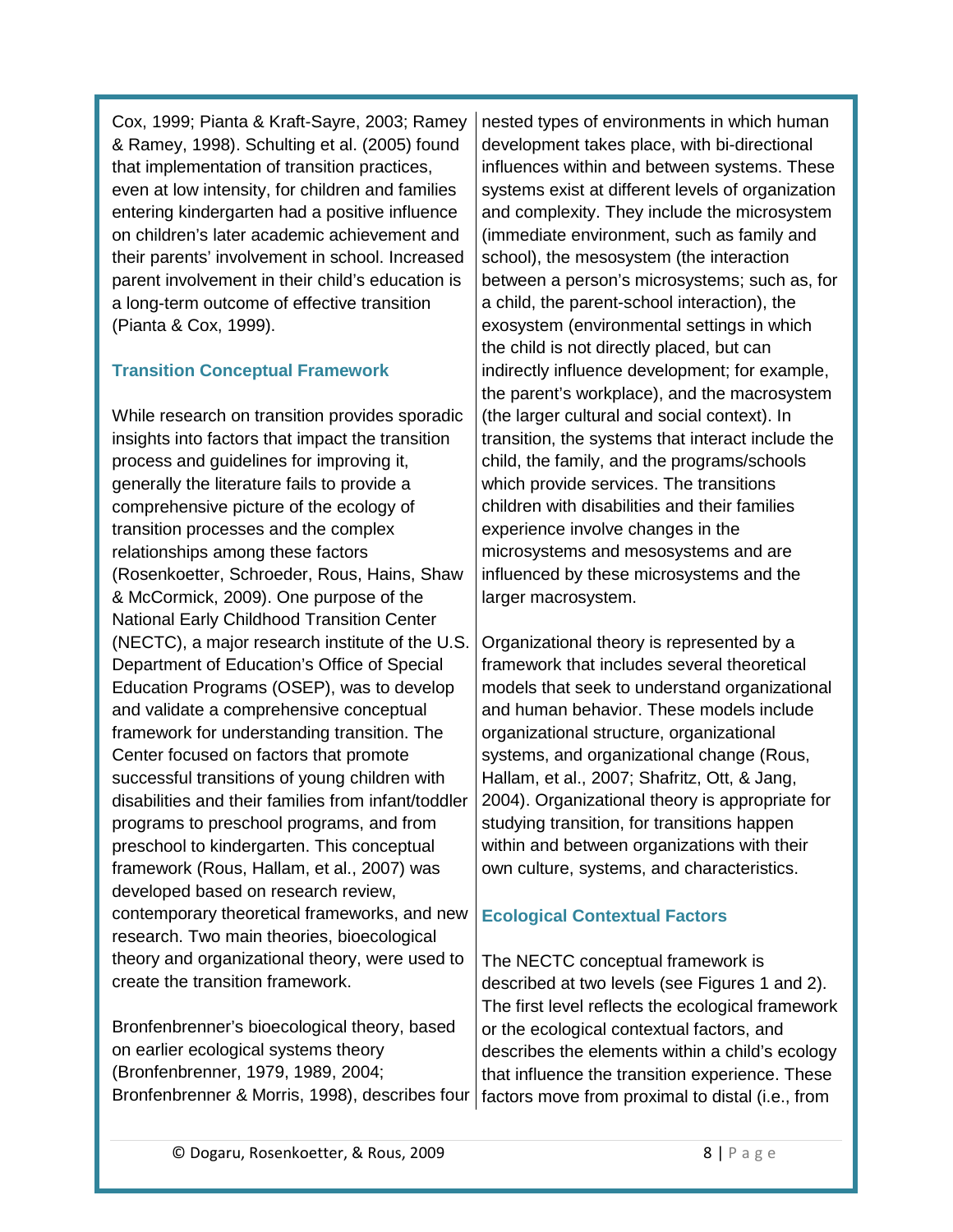microsystem to macrosystem), are divided into child factors, family factors, and community factors (microsystem), and into individual

provider factors, individual program factors, local service system factors, and state factors (macrosystem).



### **Figure 1. Contextual Factors that Impact the Transition Process**

<span id="page-8-0"></span>**Child and family factors.** Research indicates that transition experiences and outcomes are influenced by child factors such as temperament or type of disability (Nowak, McCormick, & Hallam, 2008). Moreover, since children are the main actors in the transition process, their unique characteristics should inform and individualize the transition practices implemented. Family factors are also important in predicting how the transition process occurs and what its outcomes will be. Several characteristics such as ethnic diversity, family structure, and economic resources have been found to influence families' abilities to participate in the transition process, and

consequently to effect the transition process and its outcomes (Pianta & Cox, 1999; Love, Logue, Trudeau & Thayer, 1992). Other family factors that influence the transition are families' personal views on and experiences with the educational system (Hoover-Dempsey & Sandler, 1997; Rous, Hallam, et al., 2007).

<span id="page-8-1"></span>**Community and state factors.** Community factors have an essential role in determining the characteristics and outcomes of the transition experience. These factors range from individual provider to individual program characteristics, and from local service system to more general state characteristics. The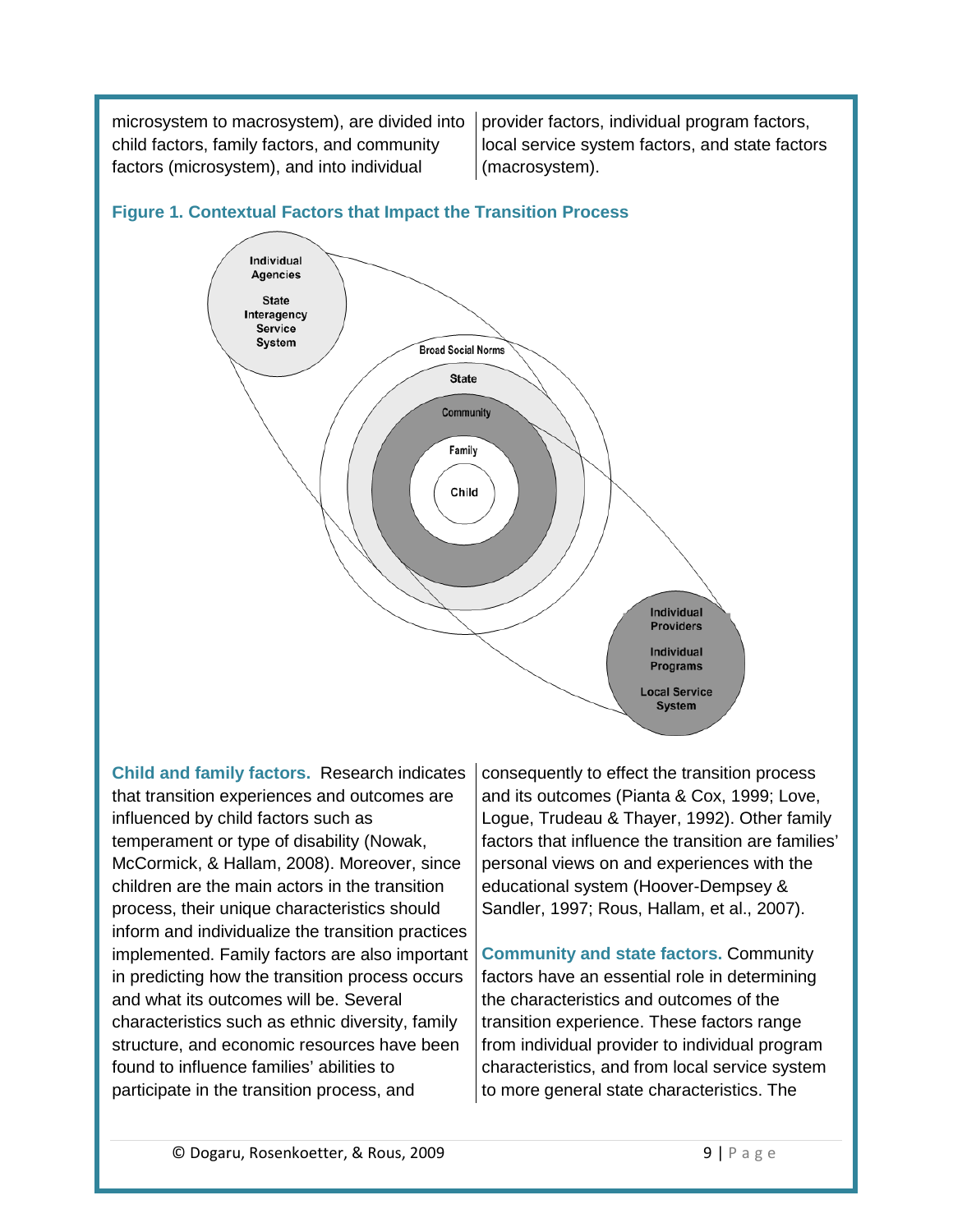individual provider factors are important, as a provider who works directly with the child and the family can have a significant, direct impact on the transition process. The provider's experience, education, and training, as well as personal characteristics such as interpersonal skills and temperament, are important factors influencing the relationship with families during the transition process. Individual program factors influencing the transition include the administrative structure of the program, funding sources, and the policies and procedures it endorses. At the local service system level, it is important that various agencies and programs, with their unique characteristics, are aligned in their goals and truly collaborate to support the transition process. Finally, state factors are important in shaping the transition policies and practices and the service delivery model at the local

level. These influences will reverberate throughout the system, impacting the individual families and children experiencing transition.

#### <span id="page-9-0"></span>**The Transition Process**

The second level of the NECTC conceptual framework describes the transition process, which occurs at state and local levels (Rous, Hallam, et al., 2007). Within this definition, the transition process is comprised of three essential elements: critical interagency variables, transition practices and activities, and child and family proximal outcomes, namely preparation and adjustment (see Figure 2). The process, if successful and welltimed, will lead to more distal outcomes for the children and families, such as child success in school and family engagement and involvement, respectively.

#### **Figure 2. The Transition Process**

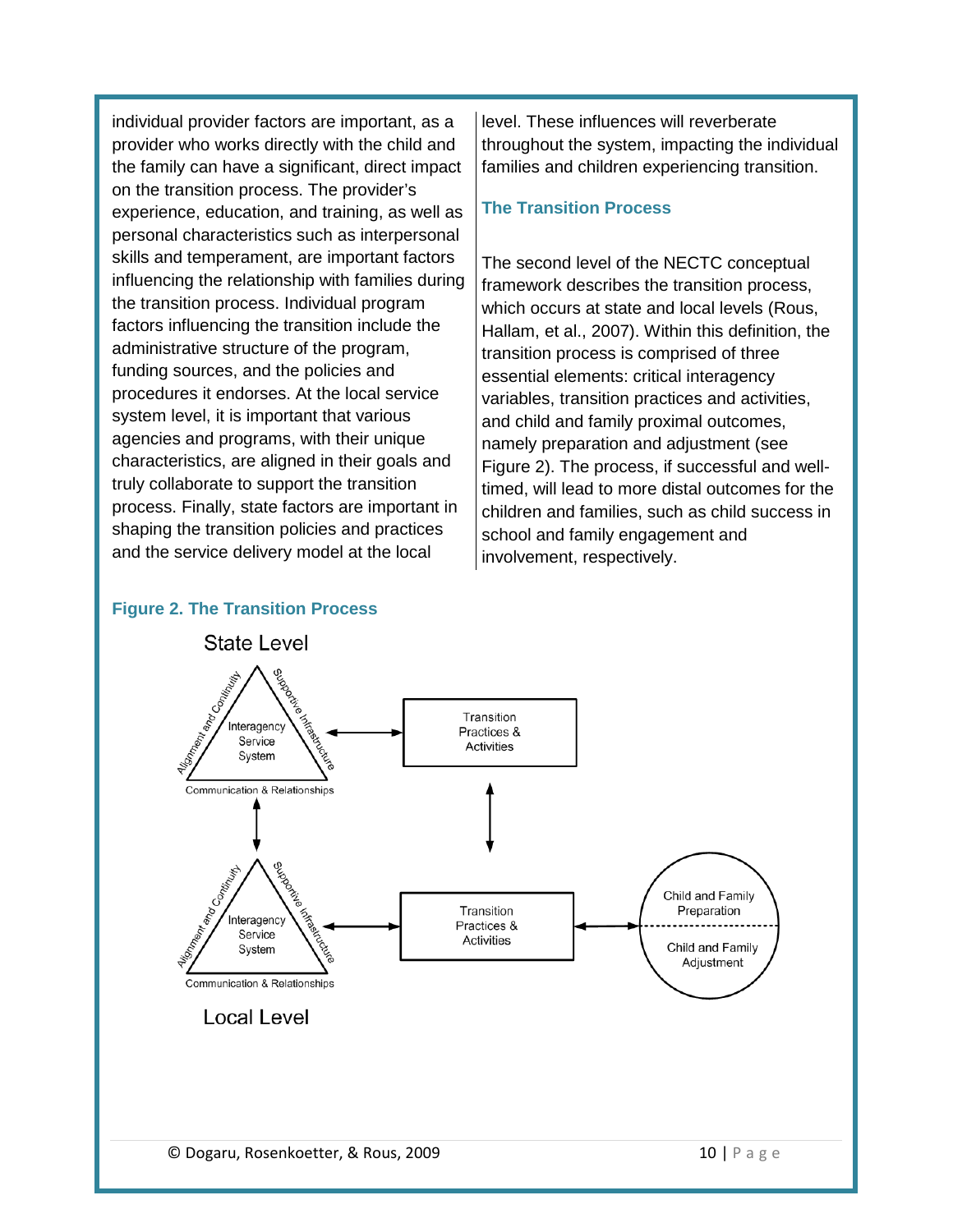<span id="page-10-0"></span>**Critical interagency variables.** By definition, transition is a process that involves more than one agency or institution. Therefore, three interagency factors have been identified as crucial for supporting a positive transition experience. First, good communication, information-sharing, and positive relationships among the parties involved in transition, the families and agencies (both sending and receiving), are important components of the transition process. This importance is augmented by the fact that transitions for families of children with disabilities, as compared with those of typically developing children, involve a more complex set of regulations, rules, agencies, providers, services, and paperwork. Second, good communication and relationships are enhanced by a supportive interagency infrastructure. For this to occur, there must be interagency administrative support in place to ensure that communication and relationshipbuilding between agency staff is part of the overall service delivery system (Rous, Hallam, et al., 2007). Third, an infrastructure that allows interagency communication and collaboration also requires service delivery programs of the sending and receiving agencies to be aligned in terms of programs, curricula, and child expectations.

<span id="page-10-1"></span>**Transition practices and activities.** Careful planning and implementation of a series of transition activities and practices are essential for a good transition. While no list of activities and practices ensures success, some activities and strategies have been identified as supportive of more successful transitions for families and children. Rous, Myers, & Stricklin (2007) presented a comprehensive list of such strategies, grouped by the recipient of the specific practice: child, family, staff, program, and community. Examples of such practices (e.g., the use of specific instructional plans by

the sending agency for preparing the child and the family for the new environment; program visitation of the receiving program by families and children prior to the transition) have been reported to have good results. A number of other strategies have been reported to hinder the transition process, such as kindergarten teachers not receiving their class assignment list prior to the beginning of the school year, lack of kindergarten visits prior to the school year, and limited opportunities to develop transition plans (Pianta & Cox, 1999). In addition, delays in initiating the transition process can represent a negative factor.

<span id="page-10-2"></span>**Child and family outcomes.** The transition process cannot be conceptualized without including outcomes. Both the child and family benefit from a well-planned and implemented transition process. Because transition is not a moment-in-time event, outcomes are divided into proximal and distal occurrences. The proximal outcomes represent the specific family and child outcomes that happen during and immediately after the transition process. The distal outcomes represent school success for the child and increased involvement and engagement for families in the new program.

To better elucidate child outcomes, proximal outcomes for the child were further conceptualized through a child outcome framework that included: (a) continuous growth and development; (b) successful adaptation to the structure and the culture of the new environment; and (c) engagement in the new social and physical environment (Rous, Harbin & McCormick, 2006). For the family, a family outcome framework identified proximal outcomes including: (a) increased self-efficacy as parents; (b) increased knowledge; (c) adaptation to and meaningful participation in the new environment; and (d) facilitation of their child's development (Harbin, Rous,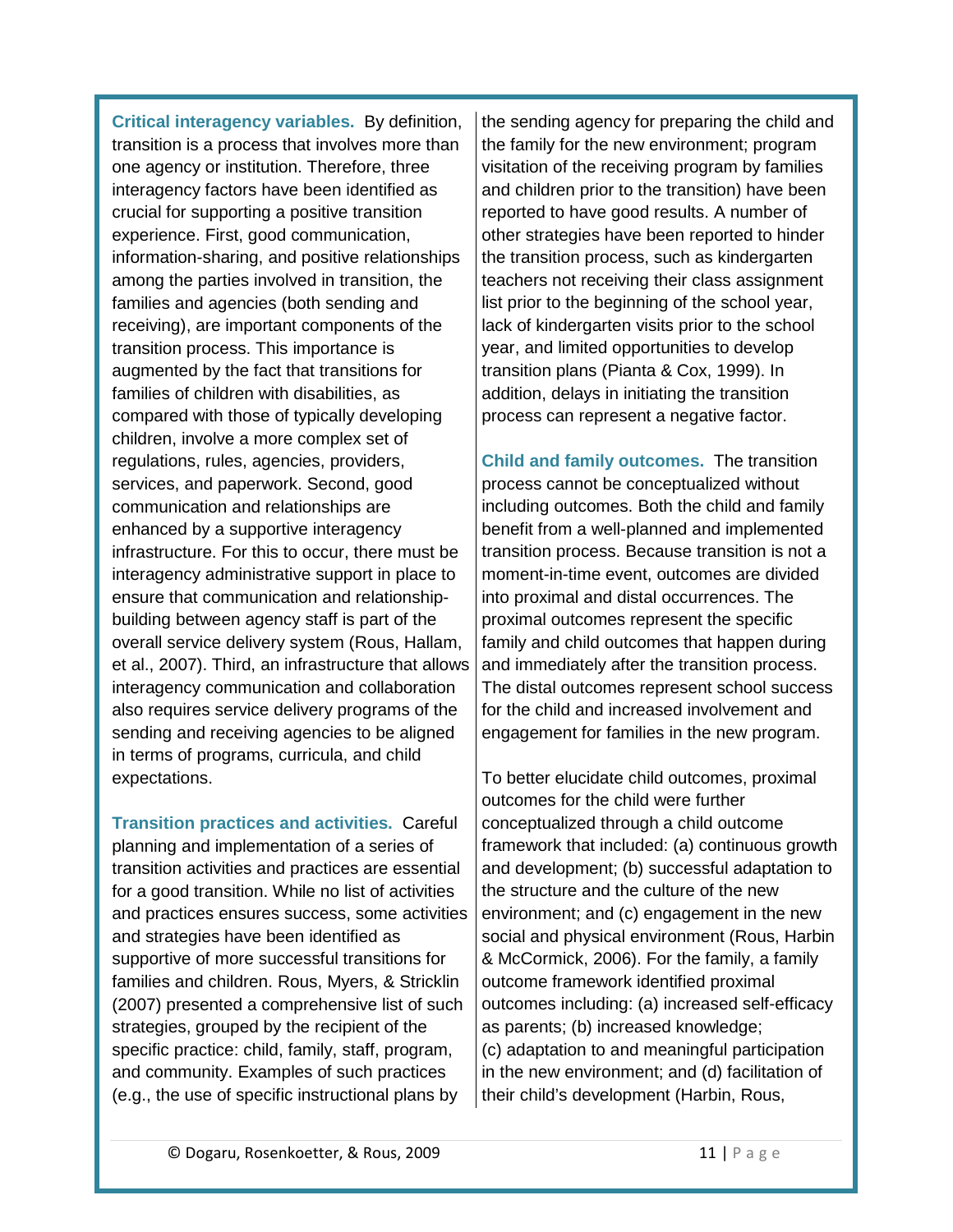Peeler, Schuster & McCormick, 2007). For both the family and child, the successful transition is delimited by a window of time; that is, for proximal outcomes to be considered transition outcomes and not effects of the new setting, these outcomes should be apparent within a limited period of time (i.e., four to twelve weeks) after the transition event.

Important factors related to these outcomes are early involvement of the family in the planning process, implementation, informationsharing, support, and families' abilities to advocate for their child.

# **Purpose**

<span id="page-11-0"></span>This study used Flanagan's Critical Incident Technique (CIT) to gather and interpret perceptions of the transition experience from families and service providers of young children with disabilities (Flanagan, 1954). The present inquiry, *Tell Us Your Transition Story,* was part of a series of 18 studies conducted by NECTC. NECTC used CIT "to determine effective transition practices at state and local levels and understand how transition practices support children and families in being successful once they begin school" (Rous & McCormick, 2006, p.3). The CIT method offered a unique opportunity to identify effective and ineffective practices related to transitions for young children with disabilities from key stakeholders in the process. Key incidents from the perspective of service providers, administrators, and parents were recorded, analyzed, and interpreted. The participants were asked to describe their transition experience; explain how the experience affected the family, the child, and the staff, in terms of positive and negative

outcomes; and identify the practices that helped or hindered these outcomes. Data were collected using questionnaires with openended questions via formats including hard copy, computer screens, audio, and webbased entry.

The study posited the following research questions:

-What are the salient issues related to transition for families of young children with disabilities and their service providers?

-What practices are perceived as helpful or harmful?

-How do these data fit with other findings regarding early childhood transitions?

# **Methods**

#### <span id="page-11-2"></span><span id="page-11-1"></span>**Participants**

Numerous methods were used to solicit stories from the perspective of the individuals who experienced them. A *Tell Us Your Transition Story* link was provided on the home page of the NECTC website. The opportunity to tell

stories was advertised in state and organizational newsletters that focused on early childhood and special education, and links were sent via listservs to Part C and Section 619 Coordinators across the country. Specific efforts were made to target audiences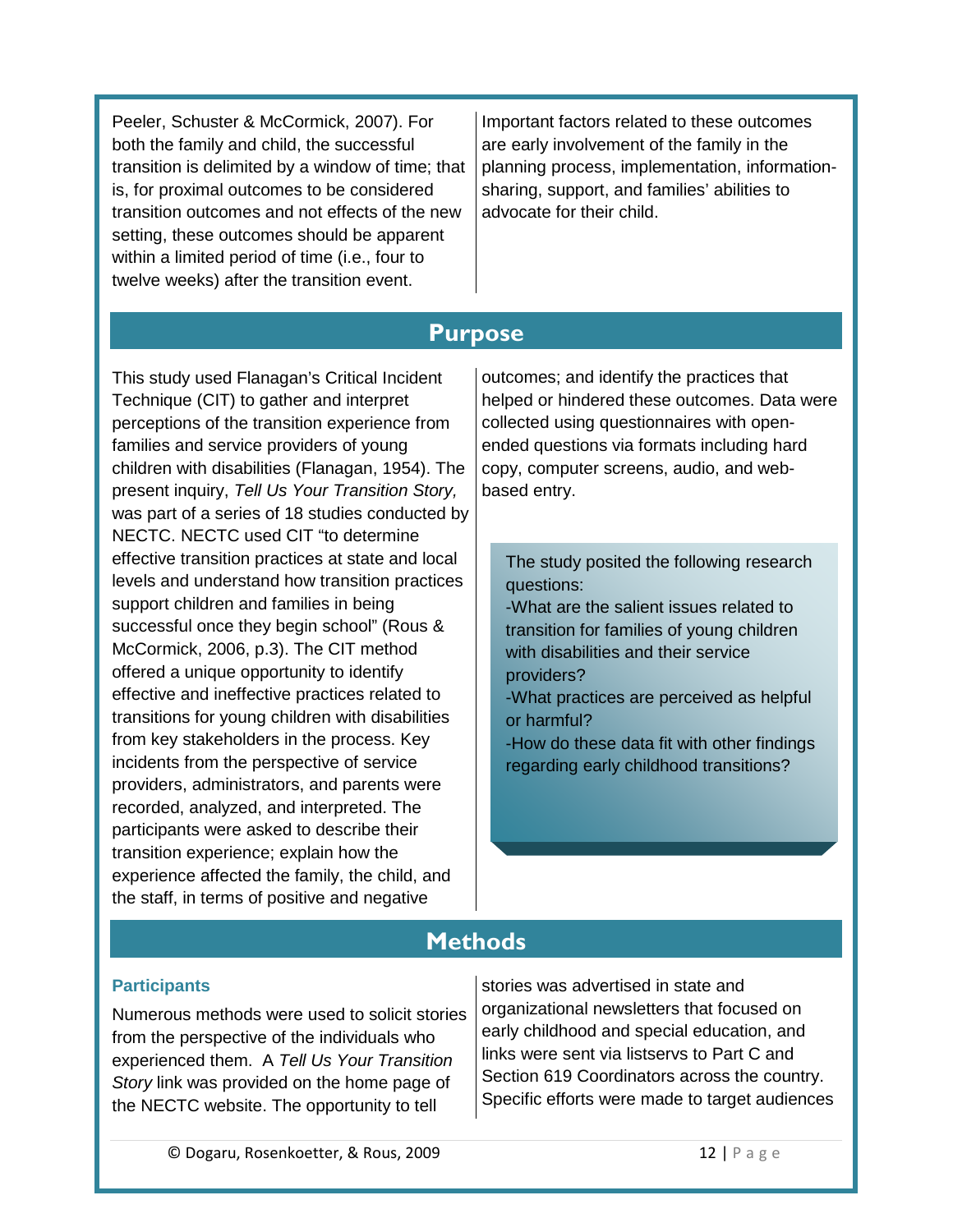within the five primary NECTC states. In addition, *Tell Us Your Transition Story* booths were made available at various state and national conferences whose participants included families of children with disabilities and professionals. For these events, potential participants were provided with general information about the study and the multiple ways in which they might share their stories, including web-based entry, tape recorders to capture their transition story, or paper forms in both English and Spanish. Small incentives, such as pens and magnets, were provided to contributors. The authors were aware that this data collection method introduced a bias in the sample, as participants who attended conferences, used computers, and were aware of the NECTC website were more likely to be individuals who were very involved in children's education and had strong opinions to share.

Thirty-seven usable stories were recounted by parents and 28 by service providers. The service providers included therapists (Speech, Occupational, and Physical), interventionists, teachers, medical professionals, social workers, and administrators.

#### <span id="page-12-0"></span>**Data Collection**

For the present study, information was gathered over a four-year period using a questionnaire entitled *Tell Us Your Transition Story* (see Appendix A). The survey had four sections, each containing several open-ended questions or items for choice. The first section (Your Story) asked for the type of transition the respondent had experienced (i.e., early intervention [EI] to preschool, preschool to kindergarten [K], K to elementary school); when the transition happened; and, in the respondents' own words, a description of the transition experience. Three open-ended questions asked the respondent to describe

the outcomes from this transition experience for the child, the family, and the service provider, respectively. The second section of the survey (Nature of Transition) asked whether or not the experience involved a change in program administration and whether the new program was in the same community or a different one. The third section (Descriptive Information) collected the respondent's relationship with the child; location (city and state); the child's disability or area of concern; the age of the child; and the types of agencies that were involved. The fourth section (Additional Information) offered the respondents the opportunity to comment or provide additional information which they considered important.

#### <span id="page-12-1"></span>**Data Analysis**

<span id="page-12-2"></span>**Transition Stories.** Sixty-five stories were collected using the methods described in the previous section. After an initial analysis of all stories collected, 65 stories contained usable information and were selected for further analyses. Stories were set aside if they were duplicate accounts or if they contained no analyzable data. The latter were either strings of text totally unrelated to the study (e.g., system test text) or very short statements deemed unrelated to the topic (e.g., "His mother went back to school and he had never been away from her. He is 2 years old"). On average, stories were 300 words in length.

<span id="page-12-3"></span>**Text Analysis.** Narrative analysis was conducted using a general inductive approach (Thomas, 2006), in which codes, categories, and themes were derived from multiple readings and interpretation and clustering of raw data into key themes. To assist with text analysis, code creation and retrieval, and themes generation the investigators employed a specialized computer software program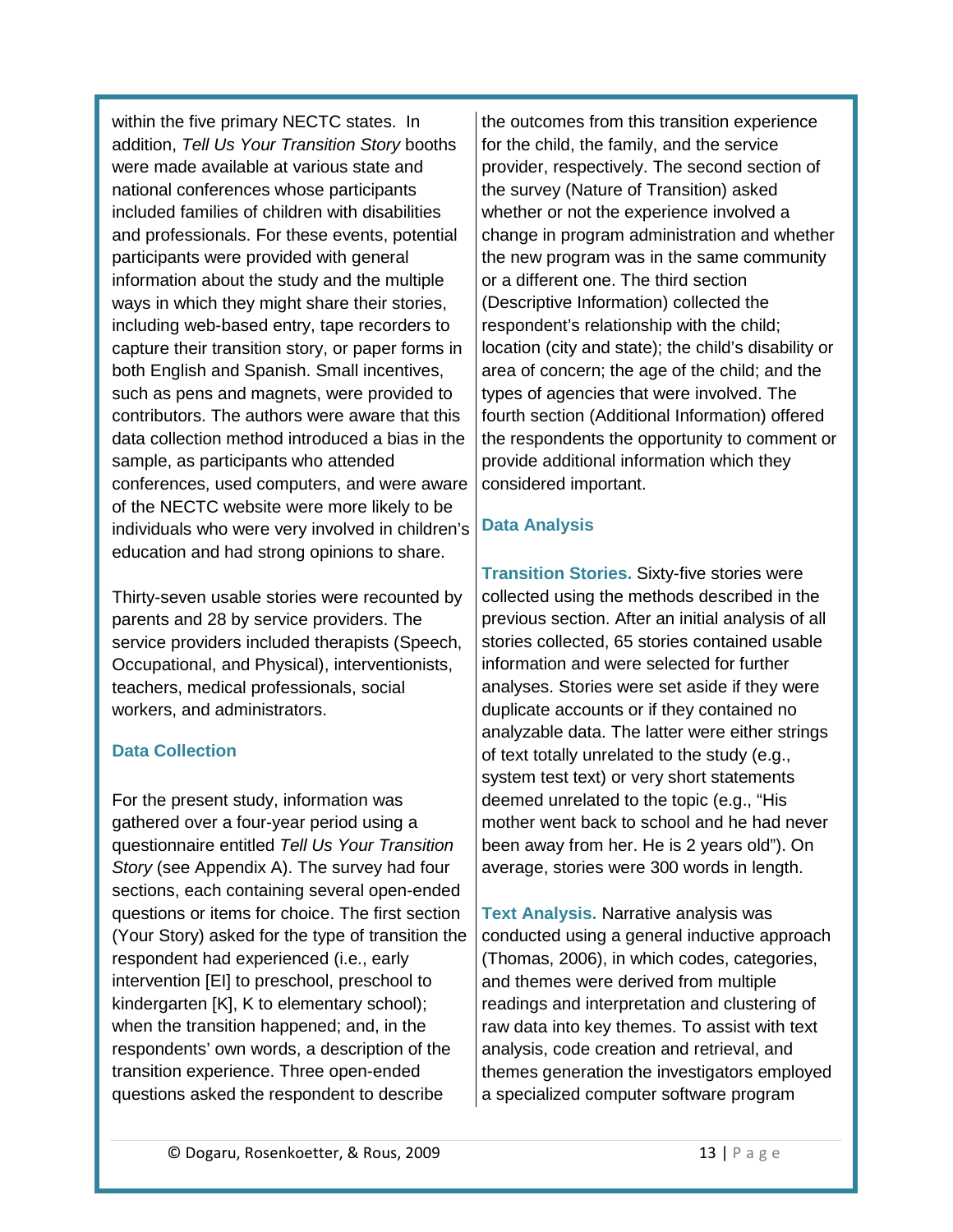(MAXDA 2007©). Text files (stories) were initially entered into a Microsoft Excel® file, one story per row, and then imported into MAXQDA 2007©, an advanced tool for professional text analysis. The software allows researchers to assign labels to fragments of text, retrieve coded segments, and create visual maps. In MAXQDA 2007©, data are organized in individual texts and within paragraphs. For the current study, each transition story was entered as a separate text, with the responses to each particular question organized as paragraphs. However, when respondents completed the questionnaire, they often did not answer each question only within the category of the question. Rather, many began to tell their stories and then continued the story across sections. Quite a few questions were left blank, even though the respondent answered a similar question in another area of the form. Therefore, the paragraphs in each story often did not pertain to the intent of the question. As a result, it was determined that each story be analyzed as a whole rather than by individual paragraphs which paralleled particular items from the questionnaire.

<span id="page-13-1"></span>Analysis began with several readings of the text, followed by subsequent iterative steps. First, stories were assigned a set of attributes (see below). An attribute characterized the story as a whole, rather than a fragment of the story. Secondly, a coding system was created after repeated review of the text. Finally, the coded segments were retrieved, organized into themes and subthemes, and analyzed and interpreted, both quantitatively (number of coded segment for each code) and qualitatively.

<span id="page-13-0"></span>**Attributes.** A set of attributes*[1](#page-13-1)* was created to characterize the individual stories, based either on direct respondent answers or on the researchers' judgment in reviewing the data. The attributes were similar to nominal variables in quantitative analysis. Eight such attributes were created (a) respondent relationship with the child (family member or provider), (b) type of transition (into EI, EI to preschool, preschool to K, K to first grade, horizontal [i.e., child attends two programs simultaneously]), (c) child's disability, (d) the general tone of the story (positive, negative, or neutral), (e) whether or not the description related to an actual transition story (yes/no), (f) transition process (yes/no), (g) story main theme, and (h) story actors (whether the actors were mostly the parents and/or children, the providers, or both). The theme attribute categorized stories based on the main theme of the story as it was perceived by the researchers. Two specific examples of such categories from participants were "delay" (when the main topic of the story seemed to be centered on transition services/processes not happening in a timely manner) and "professionals trying to impose their view."

Child disability was determined from each respondent's answer to the item "Disability or area of concern about the child." Responses provided were condensed by the investigators into several categories. For example, conditions including Fetal Alcohol Syndrome, Kabuki Syndrome, and Glutaric Aciduria Type I were grouped under Other Health Impairments; similarly, Sensory Impairments included deafness, vision problems, and blindness. If a respondent answered with more

 $1$  The term attributes follows the terminology used in *MAXQDA 2007©*

 $\overline{a}$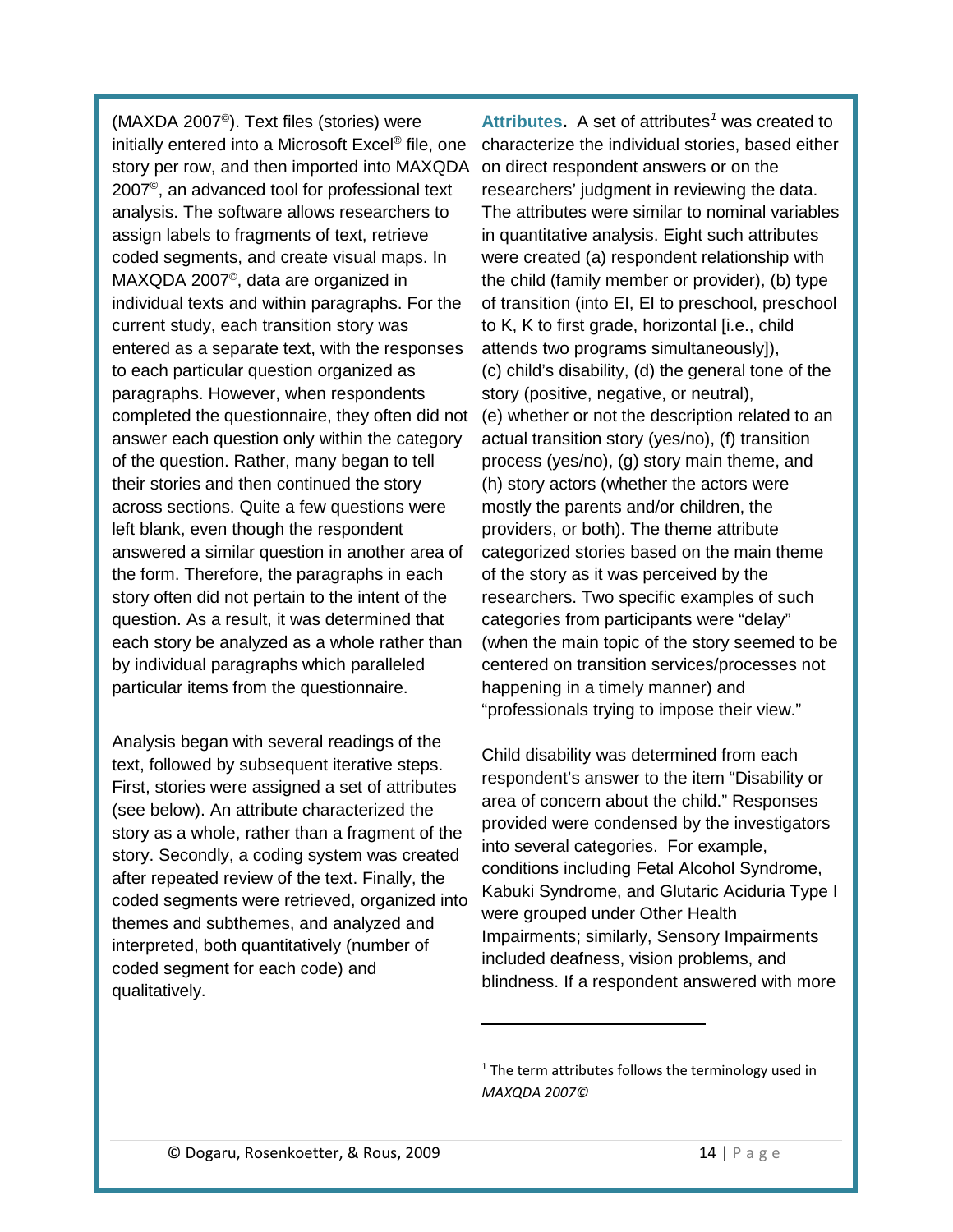than one disability, the first disability listed was used for classification. Children's ages were difficult to report, as in many cases the information was missing. In other instances, the age the parents reported reflected either the age at which the transition occurred, or the age at the time the story was written. The different ages could not be distinguished.

<span id="page-14-0"></span>**Codes.** Coding of the text followed recommendations from the literature on qualitative research methods using an inductive approach (Thomas, 2006; Miles & Huberman, 1994). While the main themes of interest were based on the research purpose, the subthemes, categories, and codes were derived after multiple readings of raw data and assigning labels or codes to fragments of text the researchers found relevant. A specific type of coding used was the "in-vivo" coding, where a particularly salient word in a sentence or a paragraph was considered itself to be a code. For example, in this fragment told by a mother, "I felt most of the meeting was fine, but didn't feel like I had sufficient support from the service coordinator," the word "support" is salient enough to be considered a code; therefore, the entire sentence was coded "support." In other instances, codes were created based on researchers' judgment. As an example, one mother wrote: "…it seems to me that EI could work with the districts to make this more of a transition and less of a drop and move procedure." This was considered an opinion from the mother and was coded "suggestion."

Data analysis strategies for this study departed slightly from the strict criteria developed by Flanagan (1954) in his original work. More precisely, the analysis followed Norman, Redfern, Tomalin, and Oliver's (1992) CIT strategies used to analyze quality of nursing care. According to the authors,

Preliminary analysis of interview transcripts revealed that critical incidents need not always to be demarcated scenes with a clear beginning and end, but may arise from respondents summarizing their overall experience within their description of one incident… The researchers found that the most appropriate basic unit of analysis was not the incident itself but 'happenings' revealed by incidents that are 'critical' by virtue of being important to respondents with respect to the quality of nursing care... The authors' analysis suggests that each critical happening consists of a 'happening' and one or more 'meanings.' 'Happenings' are observed events identified by respondents as examples of either high (positive) or low (negative) quality nursing (p. 590 - 597).

According to the authors, besides positive and negative happenings, another type of happening included instances of "nonhappenings," that is, examples of omitted care and services. Compared with a negative happening, which is something that occurred but is considered by the respondent to be undesirable, a non-happening is something that did not happen but is considered by the respondent as desirable and important or it should have happened. It was determine that the approach used by Norman et al. (1992) was appropriate for transition studies given the fact a transition is, by definition, a process that happens over time and involves several "happenings" rather than an isolated event.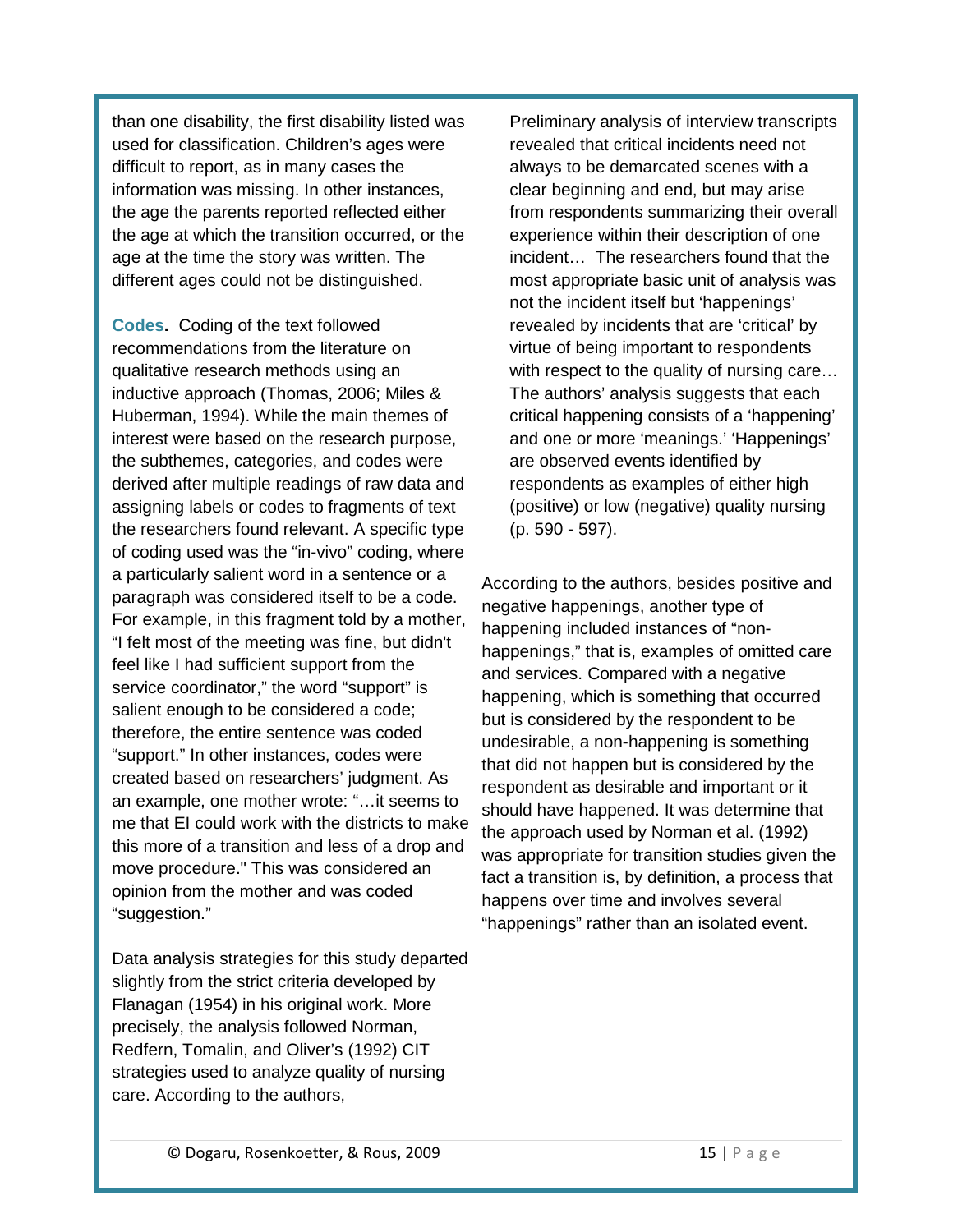# **Results**

The 65 transition stories analyzed yielded 468 coded text segments. After coding, reviewing, and code grouping, four main themes emerged: (a) Transition Processes; (b) Program and Transition Evaluation; (c) Outcomes; and (d) Other Family Experiences. These themes are consistent with the premises on which the study was designed, that is, to determine effective

transition practices at state and local levels and to understand how transition practices support child and family success after transition. Across these four themes, a total of 13 categories and 57 codes were identified and grouped under the aforementioned themes.

#### <span id="page-15-0"></span>© Dogaru, Rosenkoetter, & Rous, 2009 16 | Page *N* Coded Segments Theme Category Category Sub-Category Positive Negative Non Sub Total Category Total Total **Transition Process 76 76 29 191** Transition practices and strategies and strategies and strategies and strategies of the control of the control of the control of the control of the control of the control of the control of the control of the control of the Collaboration and Communication 26 16 16 58 Planning 27 7 7 41 Support 16 4 7 27 Provider behavior/attitude and the set of the set of the set of the set of the set of the set of the set of the set of the set of the set of the set of the set of the set of the set of the set of the set of the set of the Timeliness 2 14 0 16 **Transition and program evaluation 40** Transition assessment 24 Negative assessment 12 Positive assessment 12 **Program Evaluation** 16 Pre-transition program evaluation 9 Post-transition program evaluation and the second service of the service of the service of the service of the service of the series of the service of the series of the series of the series of the series of the series of the series of the series o

#### Table 1. The Coding System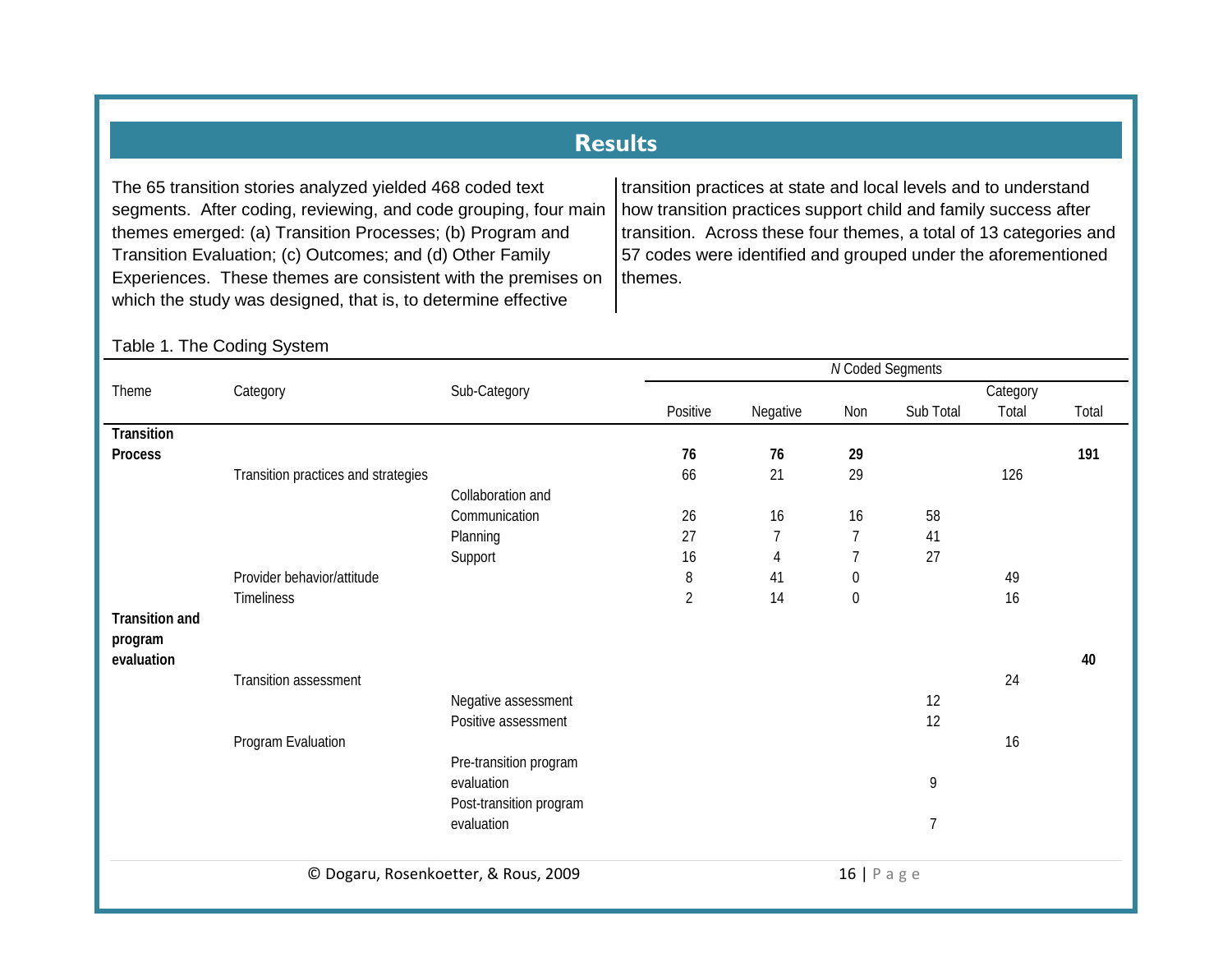|                     |                                  |                                      | N Coded Segments |          |                |                |                   |       |  |
|---------------------|----------------------------------|--------------------------------------|------------------|----------|----------------|----------------|-------------------|-------|--|
| Theme               | Category                         | Sub-Category                         | Positive         | Negative | Non            | Sub Total      | Category<br>Total | Total |  |
|                     |                                  |                                      |                  |          |                |                |                   |       |  |
| <b>Outcomes</b>     | Child Outcome                    |                                      |                  |          |                |                | 38                | 154   |  |
|                     |                                  | Negative                             |                  |          |                | 10             |                   |       |  |
|                     |                                  | Positive                             |                  |          |                | 28             |                   |       |  |
|                     | Family Impact                    |                                      |                  |          |                |                | 58                |       |  |
|                     |                                  | Positive family impact               |                  |          |                | 21             |                   |       |  |
|                     |                                  | Negative family impact               |                  |          |                | 37             |                   |       |  |
|                     | Provider outcome impact          |                                      |                  |          |                |                | 21                |       |  |
|                     |                                  | Positive                             |                  |          |                | 13             |                   |       |  |
|                     | Services as transition outcomes  | Negative                             |                  |          |                | $\, 8$         | 37                |       |  |
|                     |                                  | Received desired services            |                  |          |                | 25             |                   |       |  |
|                     |                                  | Did not receive desired services     |                  |          |                | 12             |                   |       |  |
| <b>Other Family</b> |                                  |                                      |                  |          |                |                |                   |       |  |
| Experiences         |                                  |                                      |                  |          |                |                |                   | 68    |  |
|                     | Family preferences, opinions,    |                                      |                  |          |                |                |                   |       |  |
|                     | suggestions, and decisions       |                                      |                  |          |                |                | 27                |       |  |
|                     | Family uncertainties, fears, and |                                      |                  |          |                |                |                   |       |  |
|                     | concerns<br>Family empowerment   |                                      |                  |          |                |                | 20<br>21          |       |  |
|                     |                                  | Empowerment as a result of           |                  |          |                |                |                   |       |  |
|                     |                                  | transition process                   |                  |          |                | 5              |                   |       |  |
|                     |                                  | Empowerment helped with              |                  |          |                |                |                   |       |  |
|                     |                                  | transition process                   |                  |          |                | 14             |                   |       |  |
|                     |                                  | Not empowered                        |                  |          |                | $\overline{2}$ |                   |       |  |
|                     |                                  |                                      |                  |          |                |                |                   |       |  |
|                     |                                  |                                      |                  |          |                |                |                   |       |  |
|                     |                                  |                                      |                  |          |                |                |                   |       |  |
|                     |                                  |                                      |                  |          |                |                |                   |       |  |
|                     |                                  | © Dogaru, Rosenkoetter, & Rous, 2009 |                  |          | $17$   P a g e |                |                   |       |  |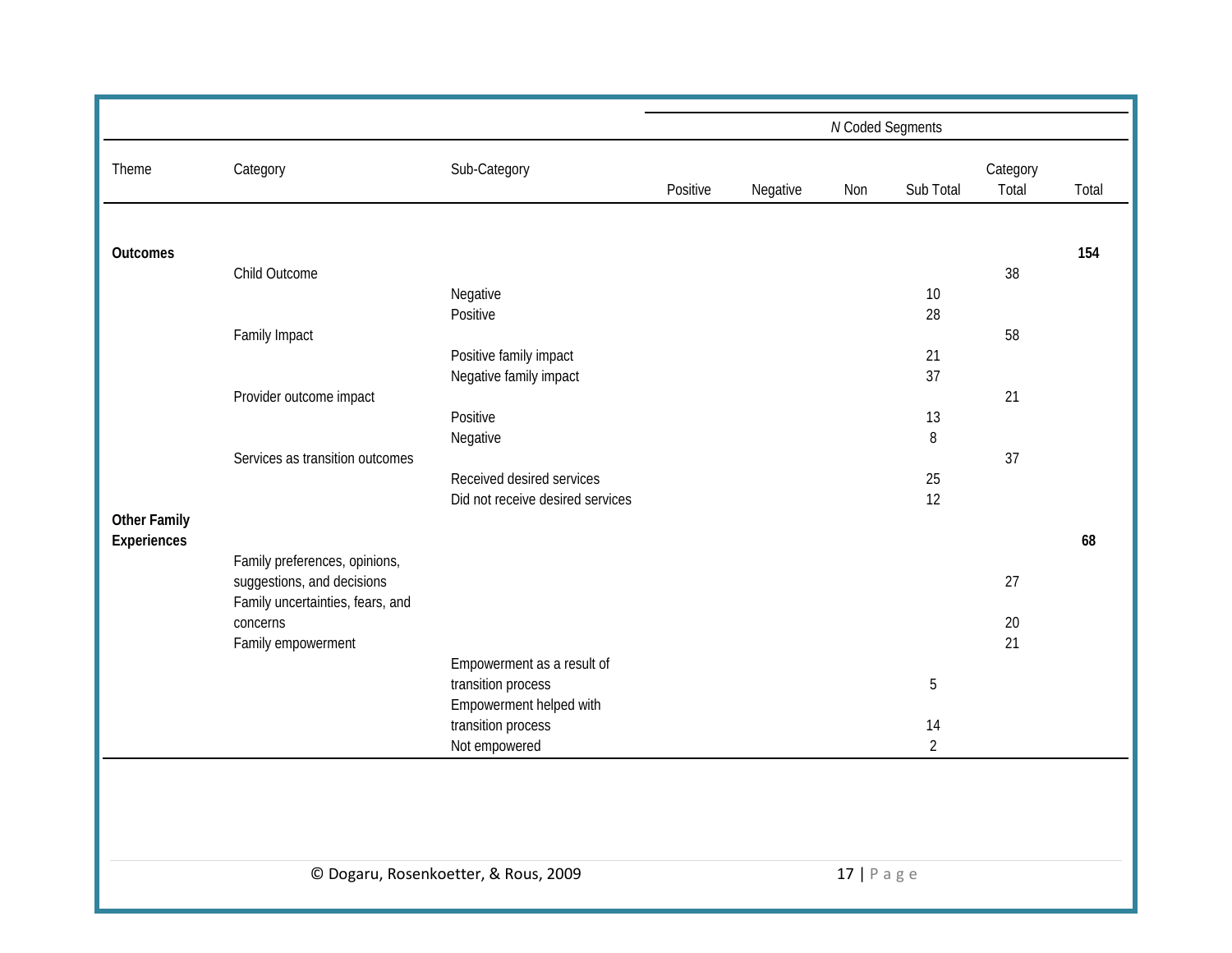#### <span id="page-17-0"></span>**Transition Processes**

This theme included all respondents' references to the transition process, more specifically, references to happenings: particular events related to the transition. Usually, respondents did not treat the transition process as a clearly delimited event in time, but rather, as a series of events that were particularly relevant for them. Different people described various types of happenings, located at multiple points in time for their transition process. This finding corresponds with descriptions of transition, because indeed it is a process that takes time and is not an isolated event (Rous, Hallam, et al., 2007). Based on the codes that emerged, this theme was subdivided into three categories (a) transition practices and strategies, (b) provider behaviors and attitudes, and (c) timeliness. Following Norman et al.'s (1992) recommendations and definitions, all coded segments grouped under each category were additionally grouped and analyzed into positive happenings, negative happenings, and non-happenings.

#### <span id="page-17-1"></span>**Transition Practices and Strategies.**

Respondents focused many of their responses on issues related to parents' and providers' practices and strategies for transition. This category contained all references to transition actions that were commonly accepted as typical, and to desired transition practices and strategies. A separate category was created for behaviors and attitudes which, while related to the transition process experienced by the respondent, were more personal to that particular experience and not necessarily typical. The practices and strategies identified in the transition stories were loosely grouped into three subcategories: (a) collaboration and communication, (b) support, and (c) planning. Depending on the connotation the respondent associated with a particular practice or

strategy, coded segments were grouped within each subcategory as positive happenings, negative happenings, or non-happenings.

<span id="page-17-2"></span>*Collaboration and Communication*. Within the 65 stories, all segments coded as collaboration and communication were related to the provider's communicative characteristics and not the family's; that is, people in the study tended to focus on aspects related to communication and collaboration only as it pertained to service providers. A number of respondents mentioned collaboration among professionals, especially among early interventionists and preschool or kindergarten teachers, as an important component of the transition process. Respondents were relatively equal in their recounting of positive and negative experiences. However, there were some differences between the two types of comments. Several participants reported the school district intentionally prevented them or the professionals from the sending agency from attending meetings, or their suggestions were ignored by the schools. For example, one parent mentioned:

…up to this point we had our therapists involved in the IEP process and they would come to the meetings with us. They told us about a week before his transition IEP that they were not allowed to attend. It was a shock because we worked very closely with all four therapists. We felt alone, scared, and abandoned. It immediately made us feel like the district was setting us up by not allowing the people most familiar with him to attend.

Another parent noted: "We asked for a parent presence in meetings, but they didn't listen to our concerns or suggestions regarding the well being or safety of our children*.*"

Information sharing was a related area of concern for respondents, especially for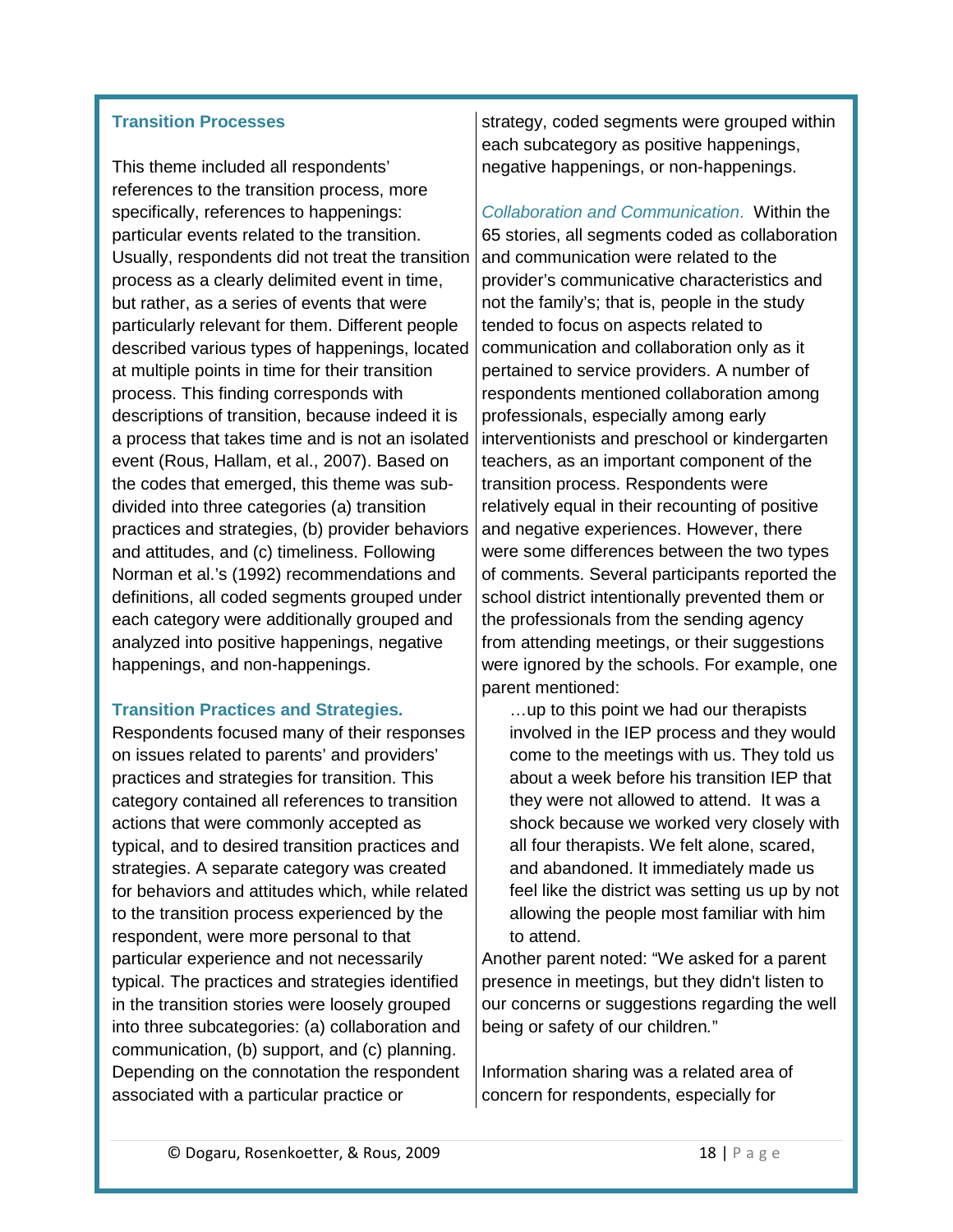parents. Several parents mentioned they were not aware of services or choices they had: "I wasn't aware that we could choose a school that wasn't in our county," reported one parent. "I only heard about transition through my son's PT," mentioned another. More parents than professionals described professionals' communication as bad, while more professionals than parents described professionals' communication as good. The tendency was for parents to report a specific incident, while professionals were more likely to talk about their agency's general practices: "we, the ECSE team, meet with the receiving elementary school beginning in the early winter."

Lack of communication and information was a concern for families. "We were never told that our child had the opportunity to be included with typically developing peers," declared one parent. "The lack of communication made it hard," concluded another.

Not all reports were negative. Some parents felt that the communication with professionals was positive and helpful. For instance, a parent stated:

She explained that she would no longer be able to provide services for my son because he would be turning three years old. She let me know that the next step would be sending him to public school, which has a program for children his age who have disabilities also. Somehow paperwork got sent to the school and everything was in place. The school contacted me to invite me and my son to view the classroom the day of his 3rd birthday and he was to start the very next day.

Comments show the participants in this study had mixed experiences with communication

during their transitions. Nevertheless, it was clear that the level and quality of the collaboration was an important topic in the transition process.

<span id="page-18-0"></span>*Support.* The respondents were divided regarding the support families received throughout the transition process, but overall they gave more positive assessments than negative. Negative comments described minimal or a lack of support to parents from providers, such as "providers gave no support" and "as a family, we had no support from the school district." Parents expected providers to be present at a meeting to support them, but some providers were not there or did not provide support. One parent whose child transitioned from EI to preschool services mentioned:

When we had the meeting on June 15th to discuss the school placement of our daughter, there weren't any representatives from [school] or any Special Education teachers. I brought a friend to the meeting to support us because I wasn't sure if there would be a parent advocate.

Another parent commented on the lack of support from the EI providers who were present at the transition meeting, "Surprisingly enough, the Birth - 3 program staff said nothing. I was really outdone by their lack of participation. As far as I was concerned, they could have stayed where they were because they were not helpful to me."

On the positive side, parents mentioned they felt supported by the professionals generally, or that professionals from the sending agency (usually EI) present at the meeting were very supportive and helpful:

The presence of our son's therapists, liaison, and teacher at the IEP meeting made a significant impact on the focus and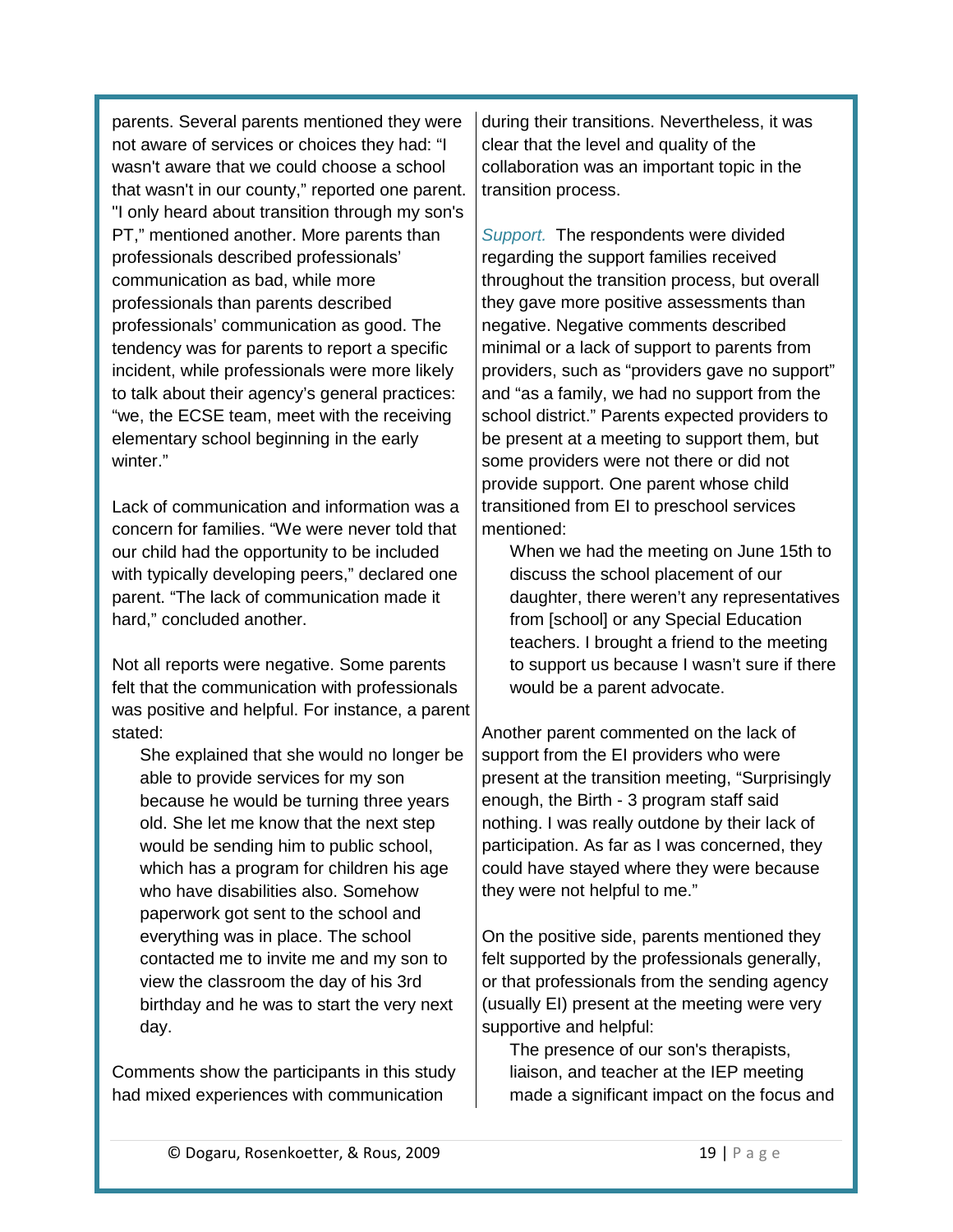tone of the meeting. Instead of just having my husband and I speaking on our child's behalf, we had 5 other professionals who knew him well there who had his best interests at heart, as well as a report based on the re-evaluation by the child psychologist. All of these witnesses and data prevented misconceptions based on our son's disability label being used by administrators in the placement of our child*.*

In a similar vein, another parent reported they …got the backup and support we needed in order to get our son's needs met by the public school administration. The presence of therapists and teachers who were experienced in working with our son provided objectivity in our claims that our son needed an inclusive environment*.* 

Other parents mentioned that they intentionally brought a professional or a friend, sometimes both, to the meeting, so they would have the support they needed. An example of this was provided by the parent who mentioned:

…when it was time for the [IEP] team meeting, I felt I needed outside support. I invited a nurse that knew [my child] from birth, another [EI] teacher from birth to 3, and a friend. I thought since it was 5 of the district, I should have similar numbers*.* 

<span id="page-19-0"></span>*Planning.* Many respondents commented on aspects related to transition planning, and a greater number of comments were positive rather than negative. Planning includes aspects of the transition process ranging from well-organized meetings to anticipating child's and parent's adjustment in the new environment. Several respondents' comments revolved around the transition meetings, such as this parent who provided a detailed account of the transition experience:

Closer to transition time, we had a couple of meetings with preschool staff and elementary school staff--- including the principal, the regular education teacher and the special educator. In addition, a number of the specialists who would be working with [our child] attended*.*

Other transition strategies that revealed good planning were reported to be in place as well, including brochures and written transition plans. Several professionals described their approaches to transition. One early interventionist provided a plan she implemented for a family transitioning from EI to preschool services:

I worked as a transition support coach for a family whose son was turning 3 and would begin preschool. The reason I was assisting them was that the mom was fearful about her "baby" riding the bus to and from school each day. So the task was both to develop a transition strategy which would make the experience positive and safe for the child and to assist the mom in feeling secure with the transition. 1) We wrote a social story (using pictures and words) about riding the bus. 2) We visited the school and boarded the bus numerous times. 3) We went to the bus stop and observed children boarding the bus (several mornings). 4) We set up a schedule where the child transitioned slowly to riding the bus, first for a week just coming home (mom drove him to school), and then he rode the bus in both directions*.*

Planning is mentioned not only as a provider attribute but also as a parent activity. Some parents offered detailed descriptions of the steps they took in order to achieve their goals and make the transition smoother. For example, one parent wrote, "My husband and I began visiting schools, interviewing principals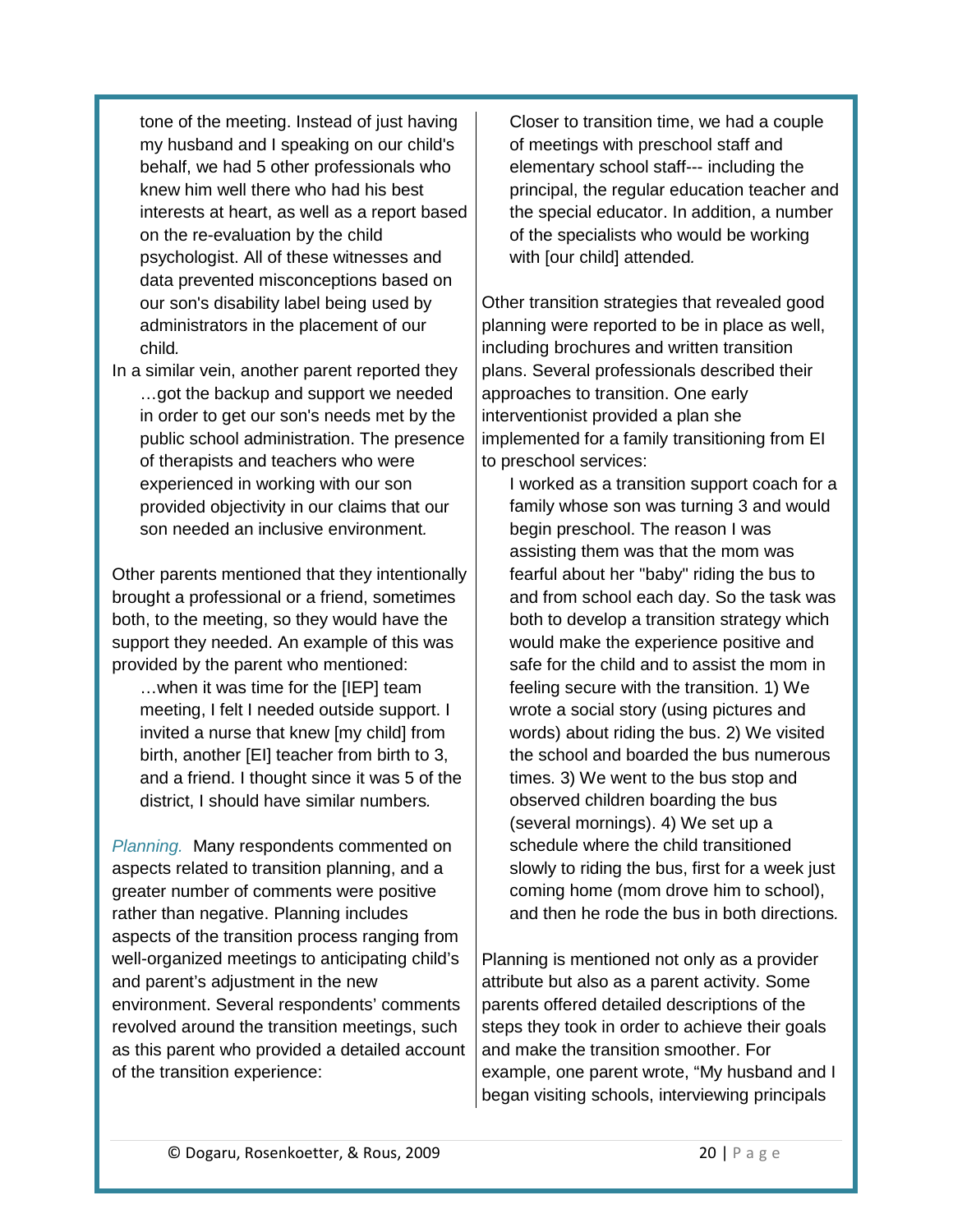and locating a school community that seemed like it would celebrate his unique gifts and meet his needs."

Another parent talked about the practices the receiving agency, a preschool, had in place for their child who had autism, and the adjustment to that program:

Absences are always filled with another therapist, and every 6 months the team and team leader are rotated so the children experience the transition of a new team. This helps them to not associate activities with certain people and backgrounds and encourages learning opportunities with all teachers and backgrounds*.* 

Overall, participants in this study recounted few accounts of parents actively planning and implementing their transition plans.

<span id="page-20-0"></span>**Provider Behaviors and Attitudes**. The second major category which defined the transition process was provider behaviors and attitudes. This area represented respondents' accounts of what providers said or did during the transition process. Provider behaviors and attitudes are particular to a specific situation. They do not necessarily reflect typical practices, like those reported in the previous category. A parent mentioned the teachers showed concern and were warm and welcoming to their child and the family:

I felt they received my child in a positive way to make her feel comfortable and safe in this new environment. They greet her warmly when she walks in the door. They like to take a little time to tell me how she's doing*.*

Another parent commented in a similar fashion, "The classroom teacher is accommodating and very concerned about the students' success. The principals and

playground monitors are willing to accommodate."

Among all categories in this study, provider behaviors and attitudes included the highest number of negative happenings. The behaviors and attitudes were related to both the personal and professional demeanor of providers. Some reported behaviors happened by mistake or misunderstanding, such as the experience described by this provider:

As the meeting went on, it became apparent that the parent was not being asked exactly the same questions that we were asking. For example, when the school representative asked how old the child was, the family answered 10 (the child was 3). It turned out that the interpreter had asked them how many years they had been in this country. So we really didn't know how to proceed*.*

However, in most episodes described, the actions appeared deliberate and clearly remained in the respondents' memory. A range of attitudes and behaviors were reported by respondents, from providers blaming the parents for their child's problem, to providers expressing a negative view of the child, refusing to provide services, or being insensitive, unprofessional, or offensive. Being blamed as a parent was mentioned by several respondents. A mother recalling her transition experience said, "I can remember the diagnostic teacher telling me that I was the cause of my child's problems. That my parenting skills may have been a little soft since he had health issues from birth."

Another parent noted the lack of sensitivity toward her child: "During the 'Mom is at fault' ordeal, they didn't take into consideration that [my child] was present in the room." Many parents felt the professionals ignored parental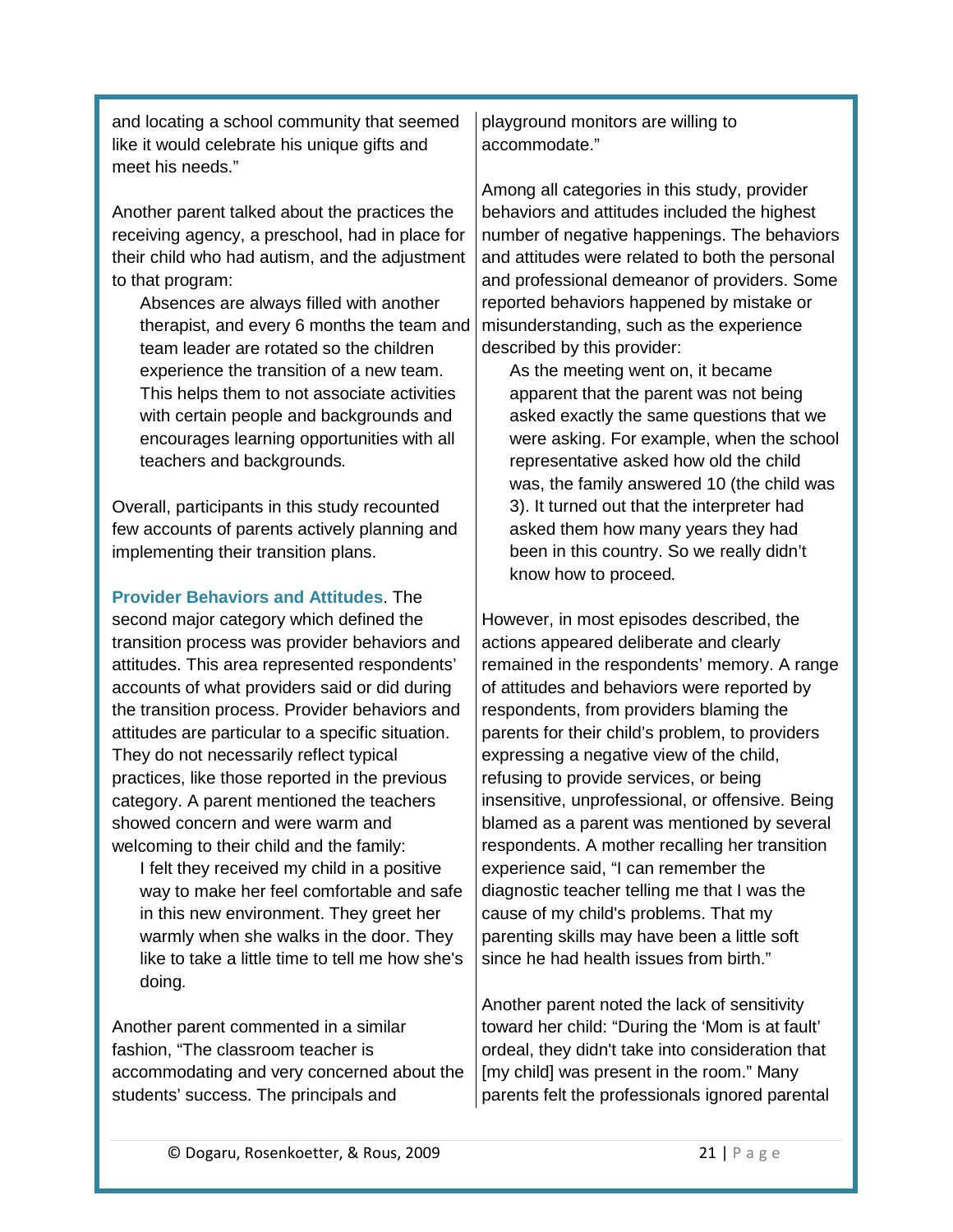views and tried to impose their own opinions regarding the needs of their child. A parent recalled:

When I tried to explain to her what I thought about my daughter's present level of development and what her specific needs are, Ms. Administrator and the parent advocate kept brushing me off saying that my daughter's behaviors were typical*.*

A similar story was told by a kindergarten provider, recalling a child's transition to first grade:

Some staff still have doubts about moving this student to a less restrictive setting and they felt they knew more than the parent. They're still getting used to the 'Team' with parents for transitions*.* Some parents perceived providers' attitudes and behaviors as unprofessional and offensive. Several respondents recalled some providers indicated they did not want the child in the class because it would hinder the school's standings or because they could not "handle" the child's behaviors.

A preschool teacher remembered: When it was time to meet to discuss the transition, the home school made it very clear that they did not want her there. They stated that their school is very high achieving and did not think that she would do well there. The principal questioned the family's address at the meeting and throughout the enrollment process telling her that they would make home visits to verify the address. I felt that the home school was concerned that the student would lower their State Assessment scores*.* 

Another preschool teacher shared a similar story:

When I spoke about his special needs, way to handle behavior, and how to support this child, the principal from his to-be kindergarten school told us that the school, which this child was zoned for, couldn't handle his behavior problems, etc*.* 

Sometimes the providers reportedly failed to fulfill their obligations or even tried to manipulate documents:

…where we later learned from the classroom aide that my son was deliberately allowed to fail so we, his parents, would agree to a segregated placement. And I found she had fraudulently documented that day, in writing in the progress notes, 'mom refused therapy, told toddler teacher she was just dropping off card. Mom stated she was not going to sign IEP. Counseled mom, if there were issues we could reconvene the IEP team.'

Negligent or undocumented diagnosis procedures were another area of concern expressed by parents. A mother remembered:

The birth to 3 teacher turned in the referral form, which she showed me, and when it got to the public school, she added a diagnostic area to the referral without anyone seeing my son because she said she heard that he might have autism from a friend*.* 

Another said, "I also saw professionals come in and not even look at him and say 'oh you know he is autistic.'"

In many instances it appeared the relationship between parents and providers was tense. A parent, recalling in a very detailed story, her "10+ year fight," declared:

We were early on dubbed 'problem parents' and the district tried every means at their disposal to force their views on us. Am I bitter? YES! Ten years later, my son is working on grade level in a private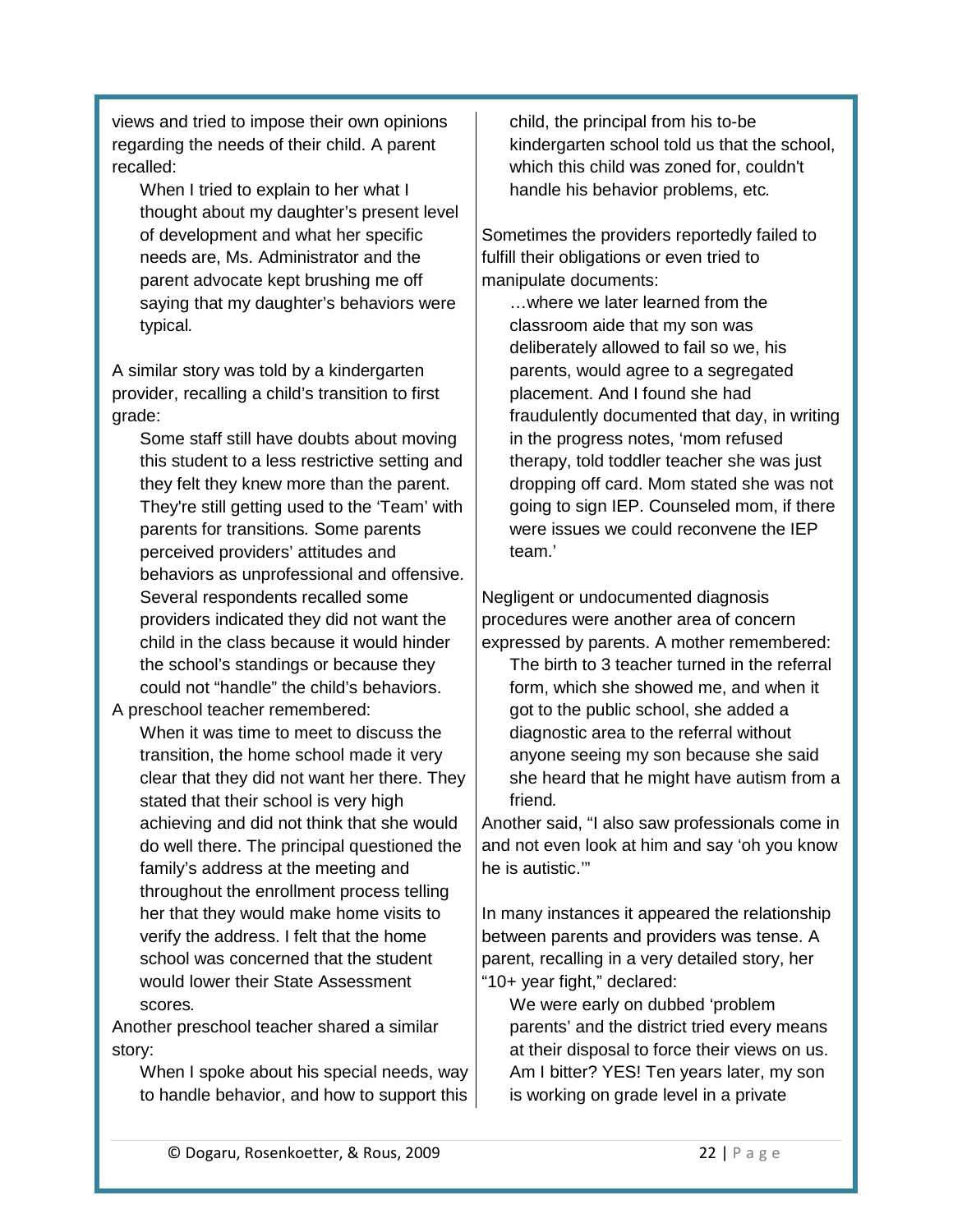school, but he may never overcome the early rejection and humiliation he experienced in our public school*.* The delay in starting services was sometimes long, up to half a year, even if paperwork was submitted on time, as was the case of this

It appears from these stories the behaviors and attitudes some providers express have an important impact on parents' and other providers' views about the transition process. Interpersonal elements are important factors to consider, beyond good planning and good services. The special education context appeared to be emotionally charged on both sides, with parents dealing with the stress and anxieties of important decisions for their child with disabilities and providers seeking to comply with both requirements they need to fulfill and hard decisions in the context of dwindling financial resources.

<span id="page-22-0"></span>**Timeliness.** Timeliness is the third category of transition processes. It refers to the transition process happening or not happening according to a prescribed schedule. This element was frequently mentioned by participants as important for a good transition experience. Within this category, items related to delays were grouped as "negative happenings" rather than non-happenings, since they generally were perceived as negative experiences by respondents. Ten respondents out of 65 mentioned the transition process was slow and had delays. In many instances, the paperwork was not completed in time, or the transition or IEP meeting was scheduled late. In most cases, this resulted in the child starting services late:

Well, once we were able to finally track down a special needs program for our son and fill out all necessary paperwork needed for him to be admitted to this program, it took a very long time before he even started receiving services*.* 

parent, "We submitted all documents to the school system in October 2003, and our son didn't start the program until April 2004, and during this time he received no services at all, which was very disappointing." Another parent reported: "… we had to wait 6 months before we got our child any kind of services."

Timeliness includes lack of time needed to discuss all the child's needs and services. One parent, dissatisfied with the fact that at the IEP meeting there was inadequate time, mentioned, "Due to insufficient amount of time, we were unable to discuss other very important issues, such as home-based program, because Ms. Administrator didn't address the rest of 2 Speech, 1 OT and PT sessions being cut."

In small communities, the delay in scheduling a transition meeting was reportedly due to school districts being notified too late about a child to receive services, as demonstrated in this story:

Our district is isolated and we are often unaware of children in our community who are receiving services until we get a call to schedule a transition meeting. Sometimes, the child will be 3 in a week when we get the call. Only \_\_\_\_ (for deaf and blind children) does a good job of transitioning. The other agencies are a hit and miss.

Positive mentions of timeliness occurred in two stories. One was a self-report of a parent who described in detail the steps the family took to plan for the child's transition to kindergarten: "We began planning for the transition a full year in advance." This parent gave a long account of the transition planning strategies she and her husband developed.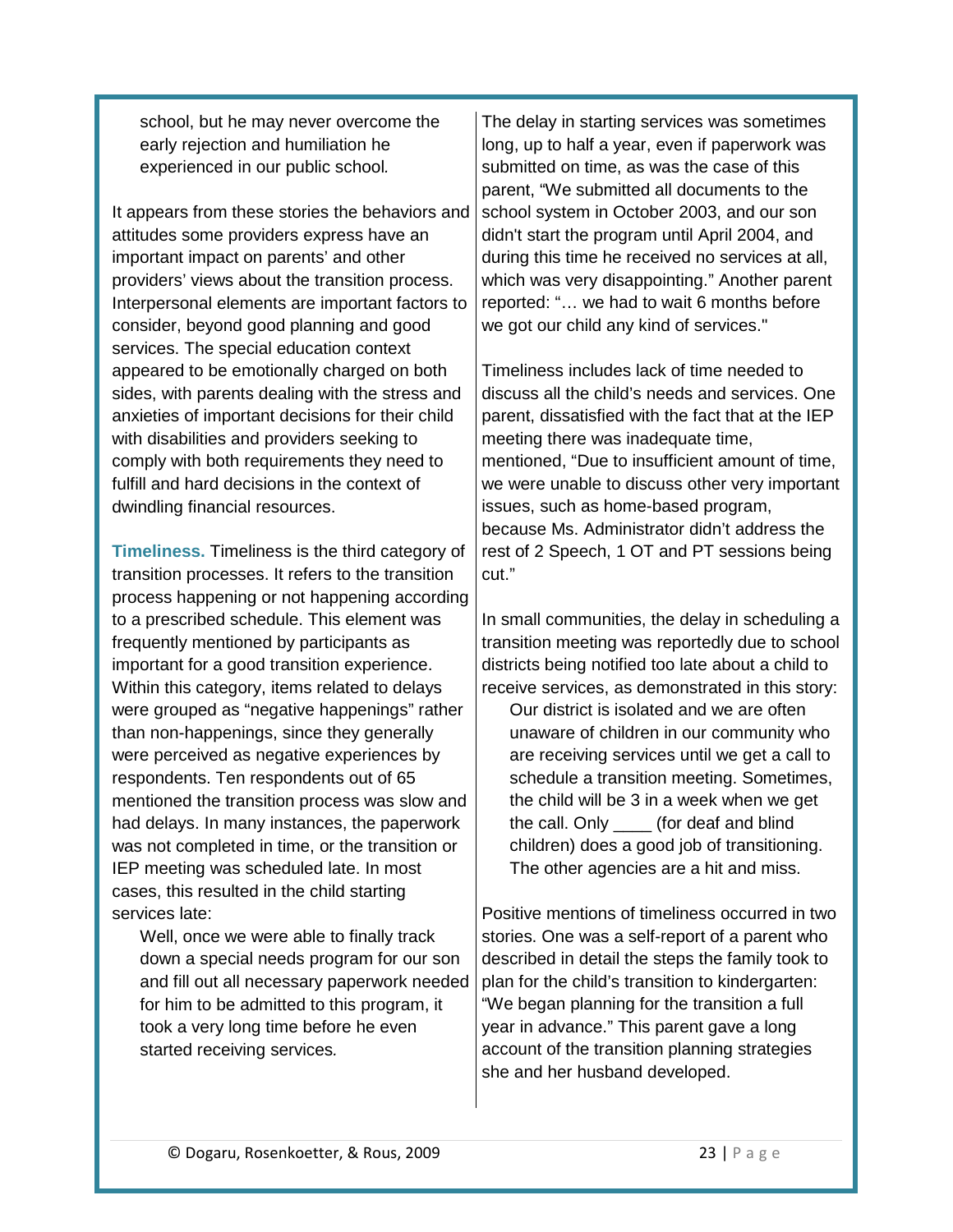#### <span id="page-23-0"></span>**Transition and Program Evaluation**

The second main theme was transition and program evaluation, grouping participants' own perceptions regarding the quality of the transition process and the programs involved. This theme has two main categories: (a) transition process evaluation, which represents respondents' expressed judgment about the transition process, either positive or negative; and (b) program evaluation, which includes respondents' evaluations of either the sending program or the receiving program, without particular reference to the transition process.

<span id="page-23-1"></span>**Transition Process Evaluation.** Many participants, mostly parents, expressed their overall assessment of the transition process. The most common was appreciation that the transition was "smooth." It appeared to be of great interest the transition happened in a predictable way, without complications or "bumps in the road." This may be the result of some parents anticipating a more complicated transition process, but came to feel relieved the transition was not as difficult as they had expected. Overall, positive comments did not reflect strong emotions. However, negative comments offered a different story regarding the transition process: "My transition was hell." "This was an awful experience, and it bothers me today." "The transition from early intervention to preschool was horrible." "This was a rough transition for us." "It was a disaster." "There isn't any seamless transition and the experience was horrible." The reasons these parents voiced such bad evaluations varied, but generally were related to the way the transition was organized, the delays, or providers' behaviors. One parent of a child with Fragile X Syndrome summed it up by saying: "I believe that this transition process does not need to be as traumatic as it has been," while another parent concluded, "Transition is

lacking in regards to parental education, continuum of services and availability of services for families of children ages birth to 12 or 13 (especially ages 4-12)."

<span id="page-23-2"></span>**Program Evaluation.** Parents also provided information about the educational programs themselves, either the sending program or the receiving program. When the sending program was mentioned, it typically involved a transition from an EI program. All of these evaluations were positive, and a sense of appreciation was consistent throughout stories. Overall, EI appeared to be doing well for children and their families, and the people involved voiced positive feelings about this program. Some parents provided details about their experiences in EI, "My son entered the [EI] program at 18 months of age. He could only say 1-2 words. With the help of his wonderful speech pathologist, his vocabulary bloomed."

Other parents merely expressed their praise and gratitude:

The Early Intervention Program has been the best thing that has happened to our child and our family. If it wasn't for them, I know that my child would not have progressed the way that he has. I know that this program was there for us… and I could not have imagined what would have happened to us without all their help and effort!!!

Comments about subsequent services were mixed. A parent who transitioned her child with autism from EI to preschool services declared,

[Program name] was very unorganized and unprofessional at the [IEP team] meeting (even with me being a fellow teacher). They were very uncaring and didn't consider our family's feelings at all. Even with a mediation agreement in place they continued to violate the agreement every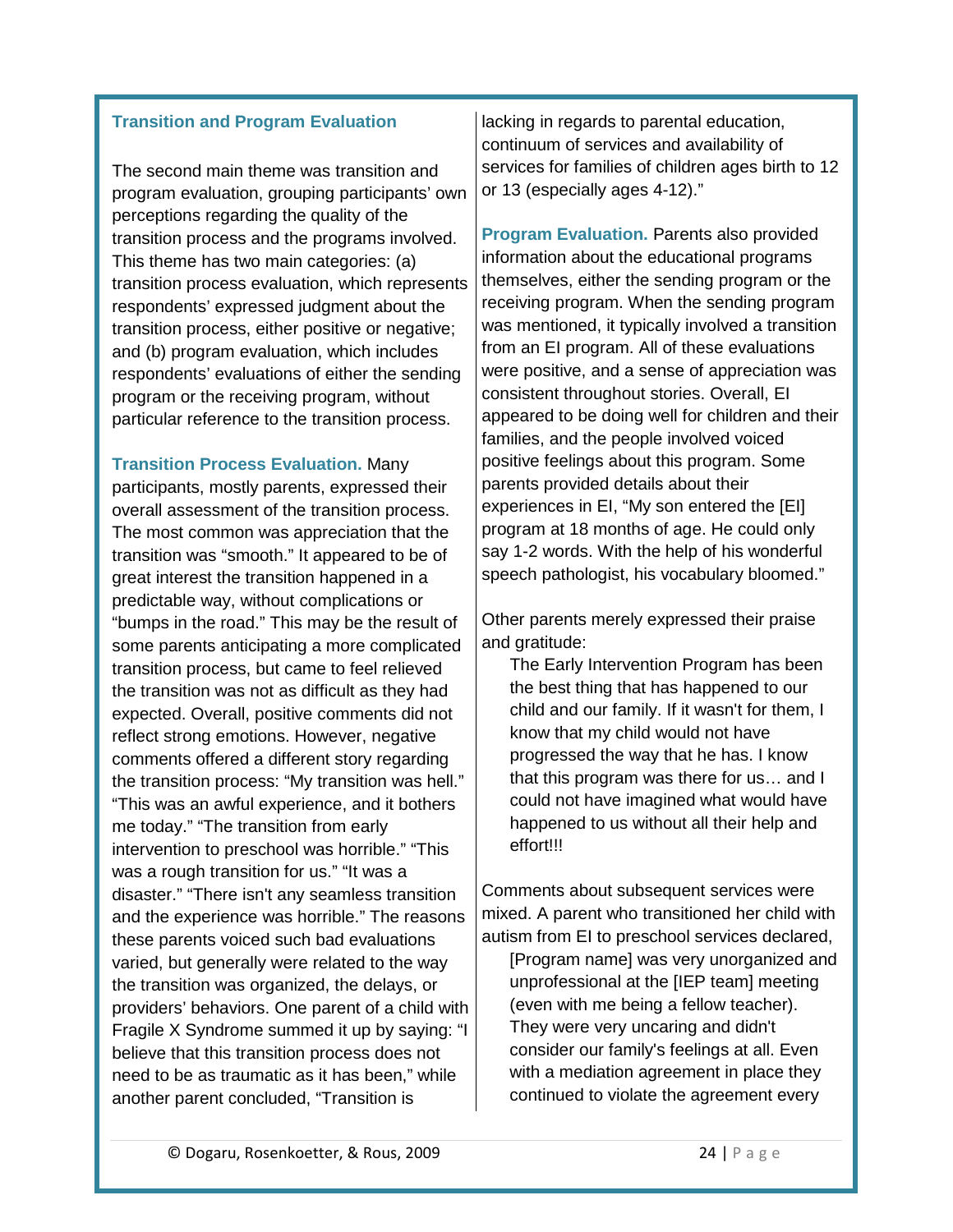year causing my son harm and our family distress. Last year I finally had him removed and put into a better school district, and everything is wonderful!

#### <span id="page-24-0"></span>**Outcomes**

The third major theme was the importance of outcomes. A main component of the questionnaire was geared toward identifying specific outcomes of the transition process. Three open-ended questions of the *Tell Us Your Transition Story* survey asked respondents to describe transition outcomes for the child, the family, and the service providers, respectively. The categories within this theme generally follow the layout of the questionnaire: child outcomes, family outcomes, and provider outcomes. Family outcome and provider outcome were renamed family impact and provider impact because the term impact indicates a larger meaning than outcome. A fourth category was created for this theme: services as transition outcomes.

<span id="page-24-1"></span>**Child Outcomes.** Participants reported both positive and negative outcomes for children.

#### <span id="page-24-2"></span>*Positive Impact on Children.* Positive

outcomes on children were often specific to the child's development. While positive child outcomes were reported, the degree to which these improvements were a direct result of the transition process, services the child received in the new setting, or child maturation that occurred during the transition cannot be determined. Several areas of improvement were reported, such as "Being able to transition into the kindergarten classroom with some help from the kindergarten teacher." A provider indicated:

His transition is dealing with females was a huge step. He was fearful and untrusting. He also despised touch of any kind. With

lots of patience, touch, and love at the age of 28 months he now loves being in our center and is actually a different child*.*

For another child, "He learned to accept that different people could be associated with learning." A mother of a child with autism concluded her story with these words about how a well-planned and well-implemented transition can positively influence the child and the family:

The goal was and is always kept in mind. Difficult issues like transitions are introduced frequently, and as a result, I have a very pliable child with autism who used to have trouble going from pajamas to clothes who can now stop a game mid-play and jump in the car if I ask. He is more accepting of change in his life*.* 

Several parents and service providers reported children in their stories enjoyed the new setting and new teachers: "My child started preschool and was very excited;" "He acted like he felt comfortable in the class the first day. I think he loved the idea that he had his own friends that are his size;" "Another area of positive outcomes pertained to children's opportunity in the new environment, to interact with other children;" "My son got much more socialization and he loved to go to school like a big kid;" "He has become more social and will go up to other children and start to play, instead of them coming to him."

<span id="page-24-3"></span>*Negative Impact on Children.* Nine stories out of the 65 included negative child outcomes, most often related to the child's adjustment to the new environment. For instance, a preschool teacher recalled a girl who had to move to her class from another preschool "[she] cried every day of Pre-K, was frustrated, and struggled, ultimately ending in the decision to move her, after all the absences." In another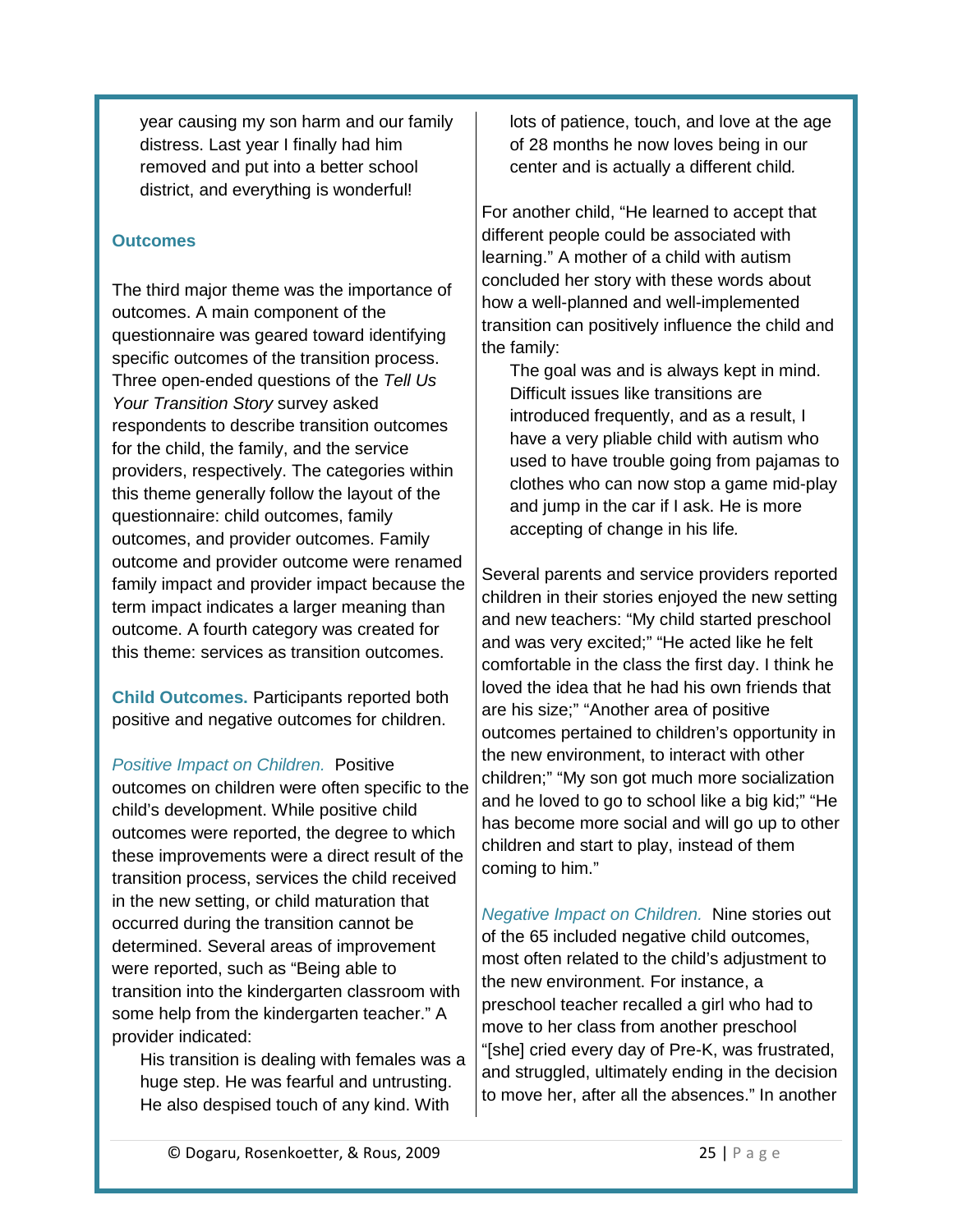case, the parent described a direct connection between the lack of services and the impact on the child: "After two weeks in kindergarten, during which the district refused to provide the supports my child needed to succeed, my son declared that he hated school, and he was 'stupid'." A mother indicated her child suffered "critical language loss because I had to service him at home with no support. To this day he remains 4-8 months behind his peers."

<span id="page-25-0"></span>**Family Impact.** This transition outcome emerged as a very important category, as respondents reported on the impact of the transition process on families throughout their text, not only in the section specifically assigned to this topic. Overall, negative impacts on the child were mentioned less often than negative impacts on the family. One possible interpretation is that transition processes provide a stressful situation for parents but not for the children who do not actively participate in discussions and planning processes. A strong majority alluded to emotions, either positive or negative, that family members felt as they went through the transition process.

<span id="page-25-1"></span>*Positive Impact on Families.* At times, families and providers simply declared they were "happy" and "excited." "We enjoy working on homework assignments together. We are happy to see her improvements," declared a parent whose child transitioned into preschool. A service provider stated, "They appreciated the change in their child. They were happier [that] his teacher was more structured and on top of and knew her child and encouraged/praised him".

Several respondents reported that parents felt comfortable knowing their child would get good services from competent professionals in an inclusive environment. What seemed to be

important for some was that parents met the professionals ahead of time, "The family… feels much more comfortable with the thought of their child going on to kindergarten when they have the opportunity to meet with the staff of the receiving school."

In two cases, positive impacts were expressed as decreased stress or uncertainty. "Parents' anxieties were relieved," declared one service provider. Another noted, "Mom and dad are less tense or unsure about their feelings or concerns about their son. Educating parents on child's condition, providing parent to parent support through the family support network."

Besides positive impacts on emotion, a few respondents declared the transition experience had increased their knowledge, skills, and selfconfidence, as did this parent:

It was hard to accept at first that our child had something wrong with him, but it has changed our way to deal with him in a positive way. We don't get as upset with him as we used to, and we can actually understand him and have a conversation with him*.*

Increased family bonding was another positive outcome reported: "The foster family was able to start bonding with the child as well;" "The family got together to fight for the best for my daughter." Some respondents made a direct connection between a specific transition practice or strategy and a family outcome. For example, one family which was allowed to use a classroom in the school building during the summer before kindergarten to implement TEACCH techniques with their child with autism benefited from the experience, "By giving the child with autism the ability to use the summer to transition into kindergarten, the family had a much more positive experience when the child entered kindergarten."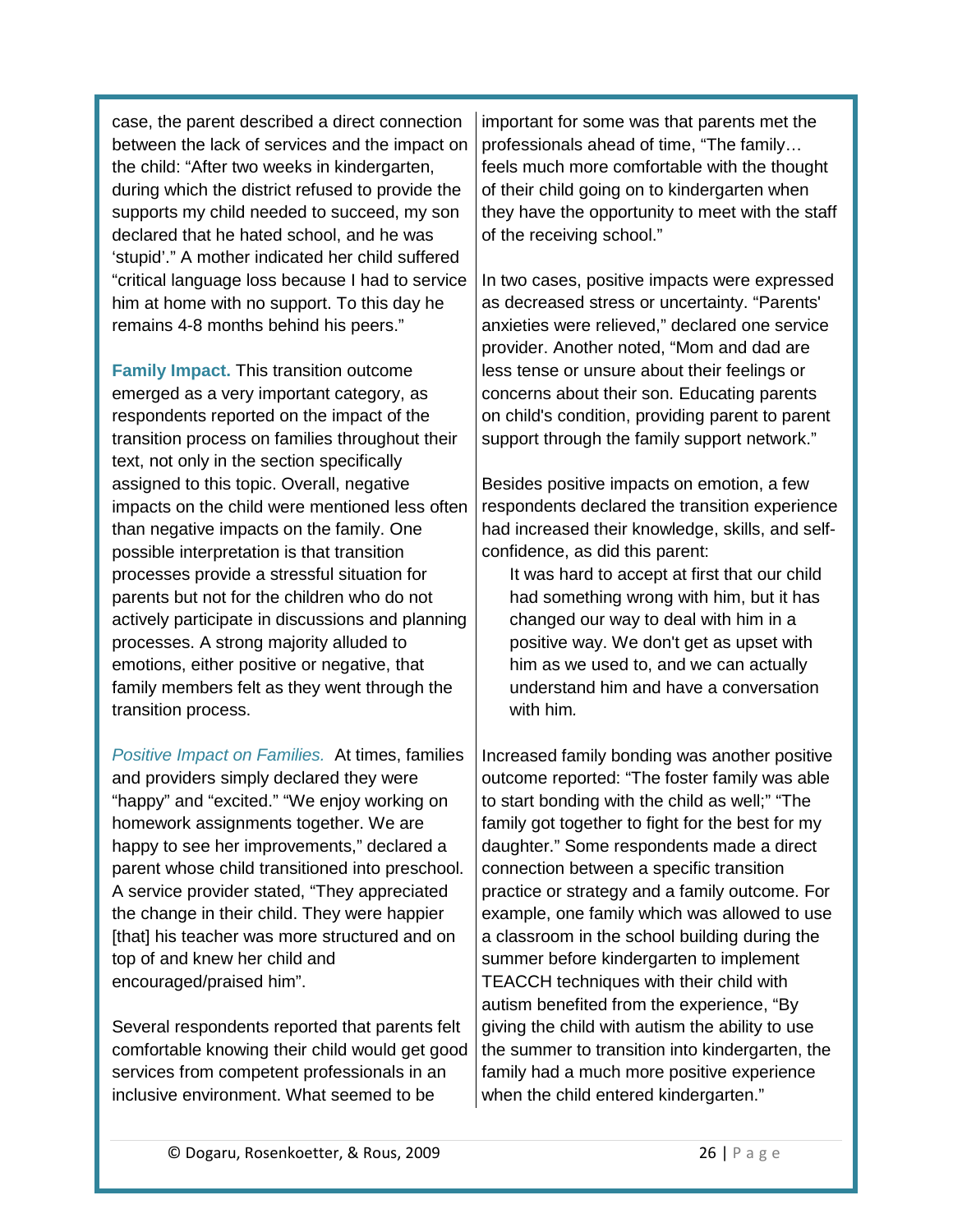In another case, when a provider designed a very thorough plan for helping a child and his mother deal with riding a bus for the first time, the mother "was willing to participate in the plan, and she felt secure."

<span id="page-26-0"></span>*Negative Impact on Families.* Overall, more instances of negative family impact were reported than positive ones. Given the small sample size and voluntary participation, no conclusions can be drawn; however, the stories parents told were informative. Many respondents indicated parents were unhappy, exhausted, stressed, or frustrated by the transition, which was an intensely emotional experience. Only one parent indicated negative outcomes beyond the emotional impact: "Marital problems; loss of income for me so I could fight the district." For others, the negative impact translated into negative perceptions and feelings developed as a consequence of the transition experience: "I feel that it had a negative impact because it immediately made us feel that the school district was against us," declared the parent whose EI professionals were not allowed to attend the IEP meeting. In another case the negative impact was more nuanced, as seen in a case manager helping a family transition from EI to preschool services who declared the parents were satisfied with their services, "but this [decision] limited parent involvement with therapy. The family appreciated the structure of the school setting in regards to the child being in preschool. But their level of support [advocacy] diminished once EI services ended."

The reasons parents felt unhappy with the transition experience were aligned with other negative happenings reported under different themes. Parents felt unhappy either with services provided or with the transition process: "When I found out about that the testing had begun, I was furious;" "I was

furious because I wanted an unbiased team to test him and see what they thought;" "When mom saw the ready-made IEP she was furious." Provider behavior and attitude also provoked distress:

I already was having a hard time facing that I could not teach my child to talk, that I HAD to have outside help. Now I knew how the 'professionals' really felt. I have to say I went on to the new preschool, and SLP's. I never got those words out of my head, today it is exactly a year. We all make each other cry all the time, as I fight over everything now. I trust no one, and now my 19 month old has absolutely no words, and I have nowhere to go*.*

These comments confirm the highly charged emotional climate of transition- a fact that must be considered in transition planning.

<span id="page-26-1"></span>**Provider Impact.** Providers were also affected by the transition process. The impact described was primarily positive, and in most cases, was related to the provider in the receiving agency gaining a better understanding of the child due to information exchanged during the transition process:

I think staff had good information about Jim before he came, better preparing them to include him in their classrooms. As well, our involvement in the prior year gave them an insight into our visions for Jim's education and I think that prepared them for our involvement in his life. I think without an early introduction to our level of involvement with our son, we could have been unintentionally intimidating. Instead, I think the team saw that we came in a spirit of collaboration and adventure, and were motivated only by our desire to help our son succeed and to support the educators who were there to lead him on his learning journey*.*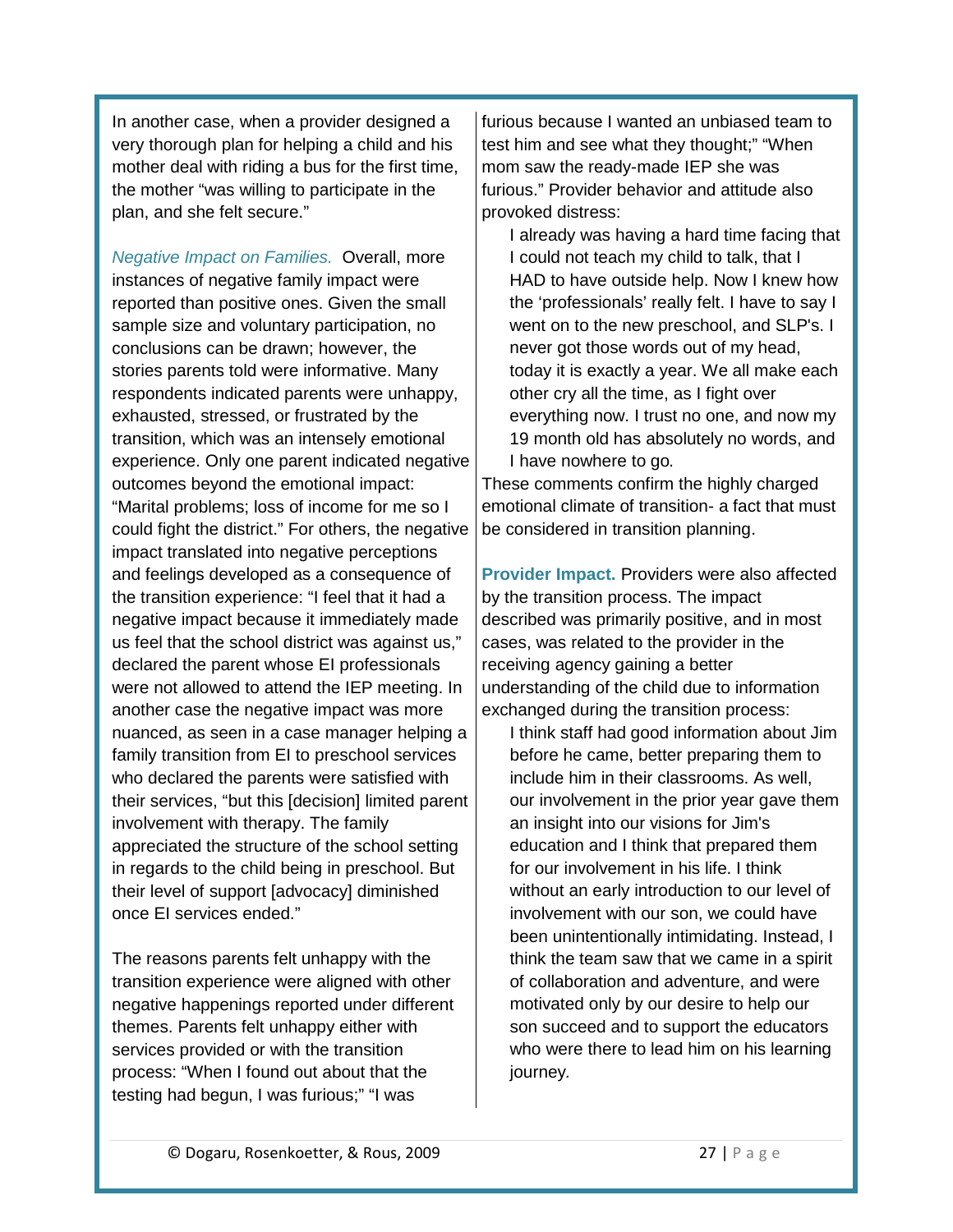In other cases the positive outcome reported was the strong relationships staff developed with family members: "Staff has a positive outcome as well because a positive working relationship is built between them and the families."

<span id="page-27-0"></span>**Services as Transition Outcome.** This fourth outcome category includes respondents' reports of the services children received, or did not receive, after transition. While this could be considered a child outcome, a separate category was created in order to convey the importance families and providers placed on obtaining appropriate services for the child. Of the 65 stories told by participants, 21 mentioned the child received services the parent desired, and 12 indicated the child did not get desired services. Respondents described a variety of services they valued: "They still have bus transportation. I drive my son back and forth to school right now, the county reimburses me for gas costs;" "Our son will begin an inclusive kindergarten program with support from therapists and Special education 5-6 hours/week in August;" "My daughter was in speech, occupational, and physical therapy." Another reported:

[My] child went from getting one time a month @ 45 minutes to one time a week for three hours. Child was not doing well (sensory words and attention) [so we] had another IFSP meeting [and] increased time to three times a week @ three hours.

Other respondents commented their child did not receive the services they thought were needed or received an insufficient amount of services. Again, the services mentioned ranged from "one-to-one" help, to involvement with non-disabled peers, to specific services and therapies the parent thought the child needed:

It had a negative effect on him in my opinion because he missed out on almost a whole school year's worth of learning, and he didn't receive any services at all. He stayed at home with me, and I tried to help him to learn the things that he would have been learning if he were receiving services in a program. He only benefited 2 months of school services versus a whole school year*.* 

Several respondents mentioned their children missed services they needed due to delays in the transition process:

My son lost services for three-four months waiting for the district to settle mediation and find us an appropriate placement-he ended up staying where he was for birththree because that was the only appropriate placement for him*.* Another parent mentioned:

They had no appropriate placement to meet my child's need because it was late in the year so they put him where there was opening, not where my son should go, so I pulled him out until [the] mediation meeting*.*

#### <span id="page-27-1"></span>**Other Family Experiences**

In addition to illuminating family outcomes and family emotional reactions during the transition process, the CIT stories contain a rich array of information pertaining to other aspects of families' experiences with the transition process, which emerged as the fourth major theme. The other family experiences include three categories: (a) family preferences, opinions, and decisions; (b) family doubts, fears, and concerns, and (c) family empowerment.

#### <span id="page-27-2"></span>**Family Preferences, Opinions, and Decisions.** This category includes parents' expressed opinions regarding various aspects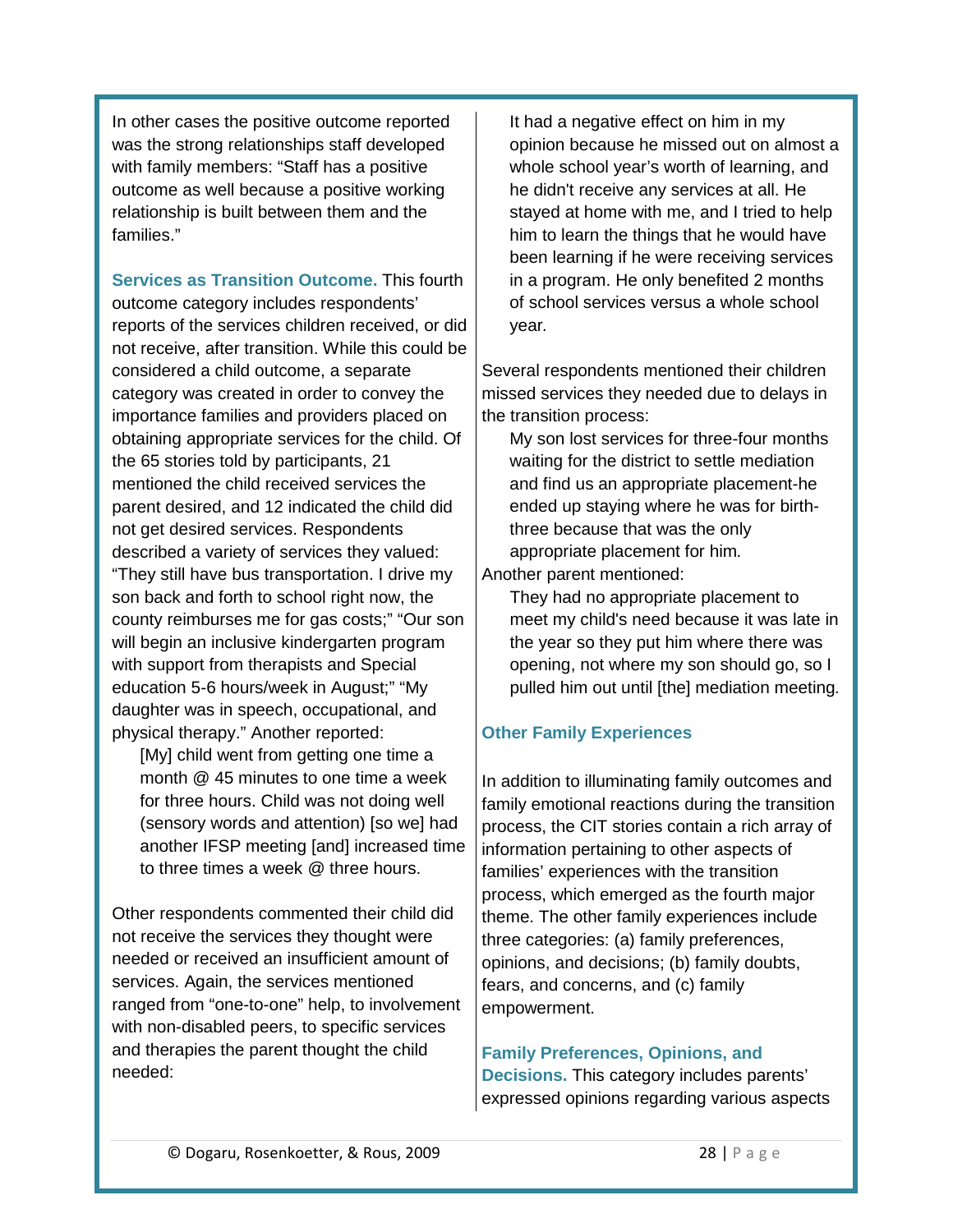of the transition process and offers insight into how parents perceived their transition experiences. It also includes parents' expressed opinions regarding various aspects of the transition process or the service providers involved, suggestions on how things "should have been" for a better transition, and parents' preferences regarding the transition process.

In terms of decisions, most comments referred to parents' choices to keep their child in the sending program longer before transitioning. One parent remembered they were:

…unable to decide at age three what therapy we wanted for our son, DX with autism, we maintained our birth to three services almost seven months past our third birthday. We soon decided on ABA, a new program from our town*.*

Other parents decided to move their child to a particular center to enhance the child's socialization:

We decided to move my son to center base when he was 2 1/2, so that he had a jump on the social part. He had been getting services at home for over a year, and is social with kids his age*.*

Some parents were not satisfied with the previous arrangements: "He wasn't doing so well so I moved him into a private kindergarten. But next year he will need to go back into public school."

In their stories, respondents took the opportunity to voice opinions regarding their children's needs, programs, and service providers: "I also think that she needed help, but the school did not agree… I think she needs speech," declared a parent with twins. "I just felt that it couldn't hurt letting him start early with a centered based program," commented another parent. Most of the opinions regarding service providers came as

recommendations of how things should be, including recommendations about how different institutions should collaborate: "It seems to me that EI could work with the districts to make this more of a transition and less of a drop and move procedure,*"* declared a parent who reported a negative experience with the transition. Another parent sharing her experience mentioned:

I feel that it had a negative impact because it immediately made us feel that the school district was against us. It isn't beneficial to anyone to set the stage for an adversarial relationship. The [program] really has to follow regulations and respect people even though they are the authority. The service coordinators have to be more efficient when the child is ready for the transition*.*

Parents also expressed wishes, usually regarding the services or placements they preferred: "I wanted to keep our EI SLP, who also worked in the district" or *"*…parents didn't want outsiders in their home." Sometimes parents expressed frustration with aspects of the transition process, "… and she [administrator] had too many technical mistakes in handling the issue. I surely don't want a gap of services for my daughter because of further delay in the transition process."

#### <span id="page-28-0"></span>**Family Doubts, Fears, and Concerns.**

Research has documented that for some families, the transition can be stressful and demanding (Rosenkoetter & Rosenkoetter, 2001). "I work with many parents to help them learn to be strong advocates, and I haven't met a one that isn't afraid to transition," declared the parent of a child with Fragile X syndrome who also works as a parent advocate to assist other parents of children with disabilities. Parent comments about their fears and uncertainties regarding the transition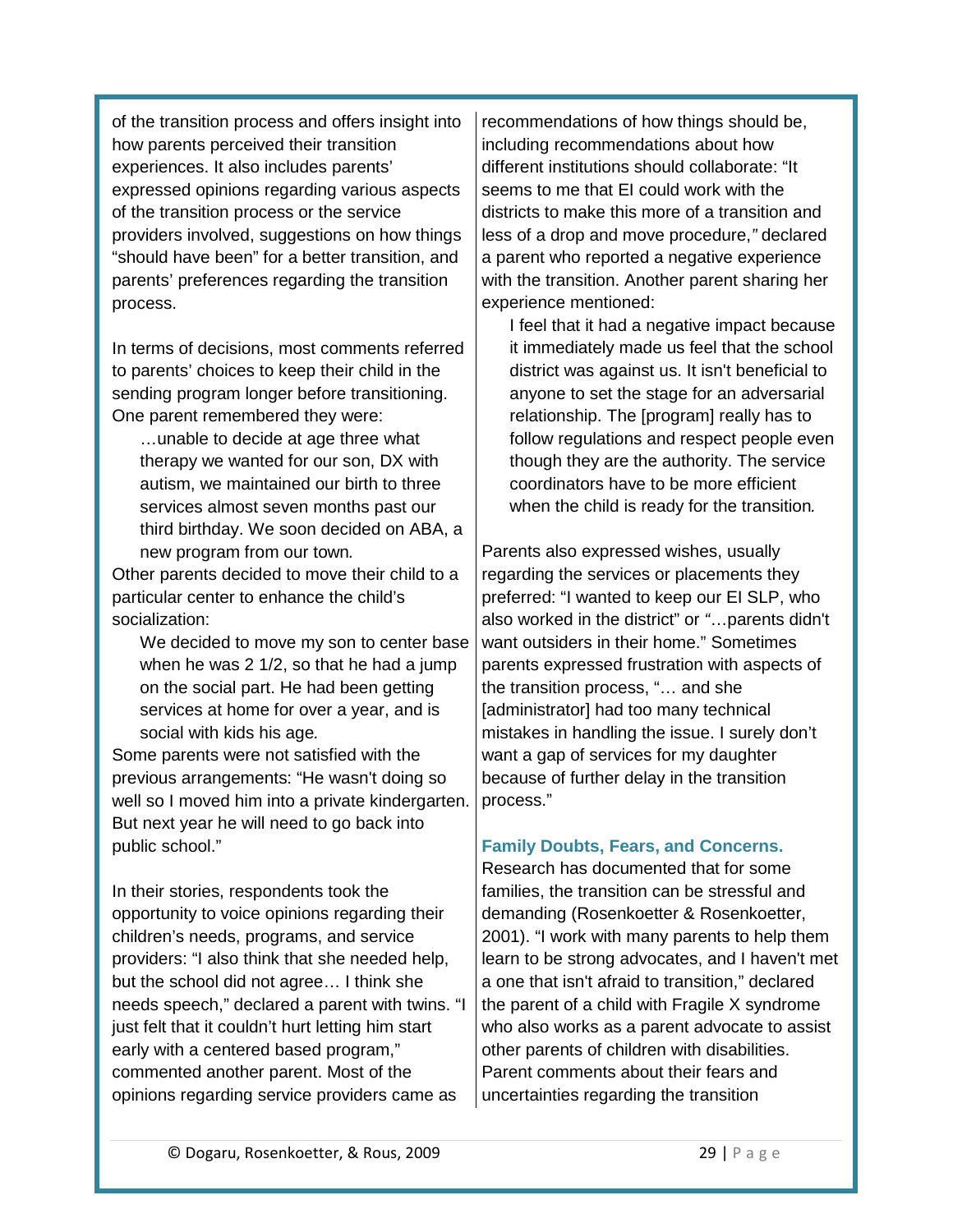experience offers transition planners an opportunity to learn more about the nature of this stress so they can design and implement better transition plans to help minimize families' concerns.

Twenty of the 65 stories had examples of parental concerns about transition. Some parents were frightened to "'let him go' to preschool at age three." For parents whose child had recently been diagnosed with a disability, it was difficult to acknowledge the child had a problem and needed to receive special services: "It was hard to accept at first that our child had something wrong with him, but it has changed our way to deal with him in a positive way." However, even for parents who have been in special services for some time, transition was reported as surrounded with fears and uncertainties. For this parent who had been in EI, moving to a new service delivery system was difficult:

I am very concerned for my daughter when she has to transition from [EI to preschool]…I am afraid that my daughter will regress a lot, and she needs her services at home so that we can follow through with her*.*

The provider echoed this sentiment: "The family was very scared to move from the EI umbrella to school services because of the shift from family-centered to 'child centered'." This finding supports the theme discussed earlier, that is, generally parents expressed more satisfaction with EI services than with Special Education services delivered through the school system. In this study, parents reported this was true even when the transition from EI happened when the child was older, as is the case of a parent from a state where EI ends when children move to kindergarten. The child's teacher reflected on such a transition: "The parents, however, were very concerned

that without the preschool teacher's knowledge of the child, the kindergarten teacher would not be able to effectively facilitate the child's development as had occurred in the preschool classroom."

Some parents reported that they feared their child would not get the same level of support they had come to expect, "I [his mother] was very nervous to send him to school, and was especially concerned that he would be appropriately supported and have good opportunities for full inclusion."

Bus transportation presented another set of worries:

I was unsure about putting him on the bus. I tried driving him at first, but I had another baby at home and as the days turned colder, I started just following the bus to make sure everything was OK*.* 

Some were concerned that the children would be overwhelmed in the new environment, "We were fearful of overwhelming her with two sets of teachers, kids, rules, curriculums and settings. We watched for signs this (bed wetting etc.) BUT she handled it"; declared a mother. Even the transition meeting could be an intimidating experience: "I felt very overwhelmed at the meeting, I mean you are bombarded with so much info that you don't know if you are coming or going."

<span id="page-29-0"></span>**Family Empowerment.** Throughout the stories, family members and providers often referred to aspects of parent empowerment as either a predictor of a good transition experience or as an outcome. Some families felt and acted empowered to advocate for their children, which helped them to go through transition and obtain the desired results. Several parents reported they struggled but did not obtain the results they desired, "As mother,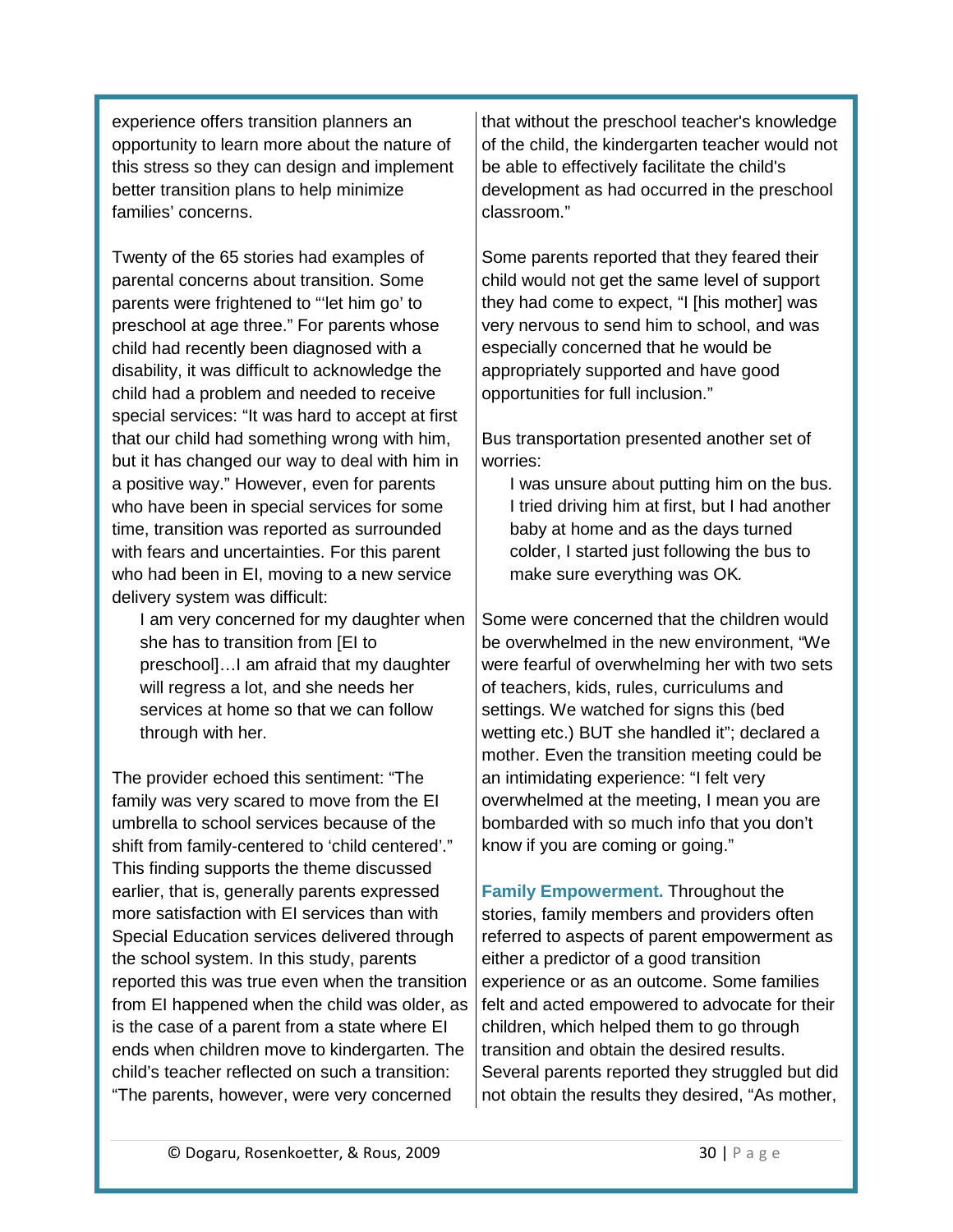I always have insisted on what has favored the health and education of my son. Sometimes I fight hard for this without achieving my goal, and it frustrates me."

For other parents, they acted as strong advocates for their cause which helped in obtaining the desired services for their children:

It appeared that the school system was full, and they didn't have a placement for my child, but after a lot of phone calls and letters to certain school district reps and counselors, my son was placed in a program in another district and was provided free transportation for the remaining two months left in the school year, and he was also placed on the priority list for a placement in our local school district for the upcoming school year.

In a few cases, the service providers noted a parent did not obtain the desired results because "these parents were not empowered [and] they did not realize their rights to have their child be in reg. ed. and go to his zoned school." For other families, the transition experience itself caused them to become more knowledgeable, empowered, and skillful in dealing with similar situations in the future:

This experience was positive in a way that it prepared me for my second born son's transition which would occur two years later. I knew what to expect and was ready for any changes in the way things would take place with him as we have moved to another school district.

# **Discussion**

<span id="page-30-0"></span>This paper presents findings from 65 stories told by family members and service providers across 24 states. Though the geographic scope was broad, it is uncertain how individuals who chose to respond may differ from those who did not choose to participate or were not aware of the opportunity. Nevertheless, the study provides helpful insight into the transition process as told by family members and service providers. Questions were sufficiently open-ended that participants' comments most likely reflect the factors most meaningful to the respondents when they recollected their recent transition experiences. The high emotional context of many of the responses is also noteworthy.

Qualitative analysis of the transition stories, performed based on the CIT analysis methodology employed by Norman et al. (1992) revealed four main themes.

The first identified theme was that critical elements of the transition process included transition practices and strategies, provider behaviors and attitudes, and timeliness of the transition events. Secondly, transition participants evaluated their experiences positively and negatively; and offered their assessment of the transition process and the services, before and after transition. Third, four types of short-term transition outcomes were evaluated positively or negatively: child outcomes, family outcomes, provider outcomes, and services received. Lastly, other family experiences including family preferences, doubts, and empowerment contributed to or resulted from parental advocacy during transition.

This study provides validation of components of the NECTC conceptual framework for transition (Rous, Hallam, et al., 2007), the child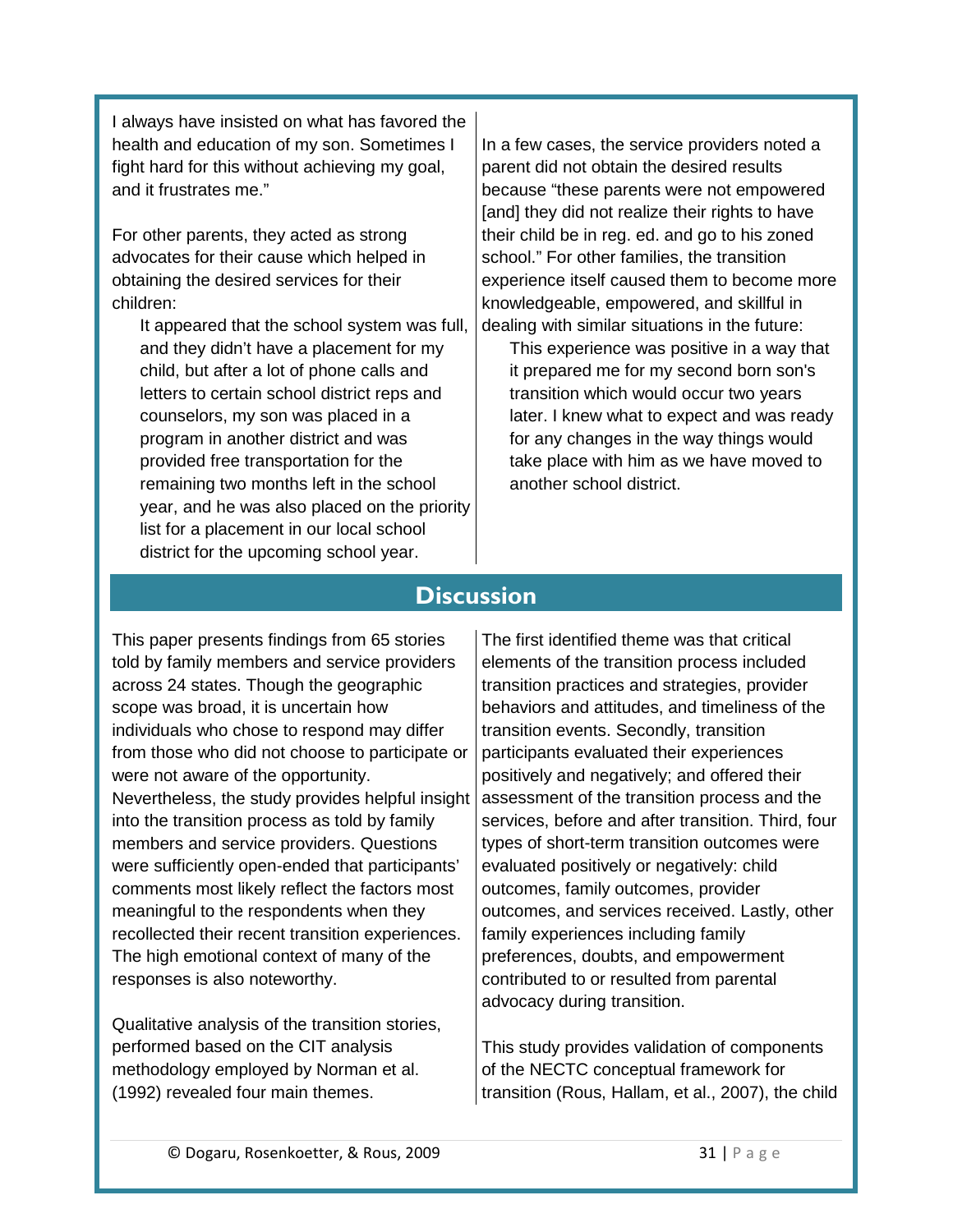(Rous et al., 2006), and family outcome framework (Harbin, Rous et al., 2007). The conceptual framework (Figure 2) tested by this study includes an understanding of transition processes based on bioecological theory, which posits multi-directional influences within and between systems (Bronfenbrenner, 2004) and organizational theory (Shafritz, Ott, & Jang, 2004), which emphasizes organizational structure, organizational systems, and organizational change as key to how transitions happen within and between organizations, each with its own culture, systems, and characteristics.

In the present study, the investigators noted that the systems which interact include the child, family, and a component of the community, namely programs including EI, preschool, kindergarten, elementary schools, and their personnel. Findings support the impact on each transition of child factors, family factors, and school factors, especially the more proximal events. More distal factors of local and state policies and broad social norms related to transition were not addressed by these respondents, probably as a result of the data collection method which did not prompt respondents to address larger issues.

The theme and subthemes that emerged from this study support the conceptual framework proposed by NECTC. The main assumptions of the conceptual framework, and especially those described in the second level of the conceptual framework, the transition process, constantly emerged as topics of importance from respondents' stories. The participants did not have prior knowledge of the transition conceptual framework; nevertheless, their comments can be easily placed under one of the conceptual framework's assumptions. The transition process component of the conceptual framework (Figure 2) and the

themes and subthemes that emerged from this study (see Table 1) overlap in the major areas. Critical interagency variables speak to the importance of interagency factors, especially communication and information sharing among the parties involved – service providers, agencies, and parents. Many respondents commented on the experiences that they had – good or bad – related to communication and collaboration.

Timeliness is a theme that emerged as an important component of transition and is reflected in the window of time component of the NECTC child outcome framework (Rous et al., 2006). Also, the third interagency variable of the conceptual framework is "the alignment and continuity of the service delivery systems in terms of programs, curricula, and expectations" (Rous, Hallam, et al., 2007, p. 141). A transition process planned and implemented in a timely manner is essential for ensuring alignment between the various programs to which children transition. In addition, for the transition process to be smooth, it is important that parties involved collaborate and share information in a timely manner.

Another finding that emerged is the importance of transition practices and strategies. The respondents consistently mentioned, positively or negatively, different strategies the provider did (or did not) employ. Consistent with the conceptual framework, respondents' stories confirmed that transition has to be a well planned and organized process, with specific strategies and activities in place, carefully planned ahead of time. It is also important that providers with whom families interact have positive attitudes and use professional behaviors. The transition process can be a very emotionally-charged time, for both families and service providers, which can play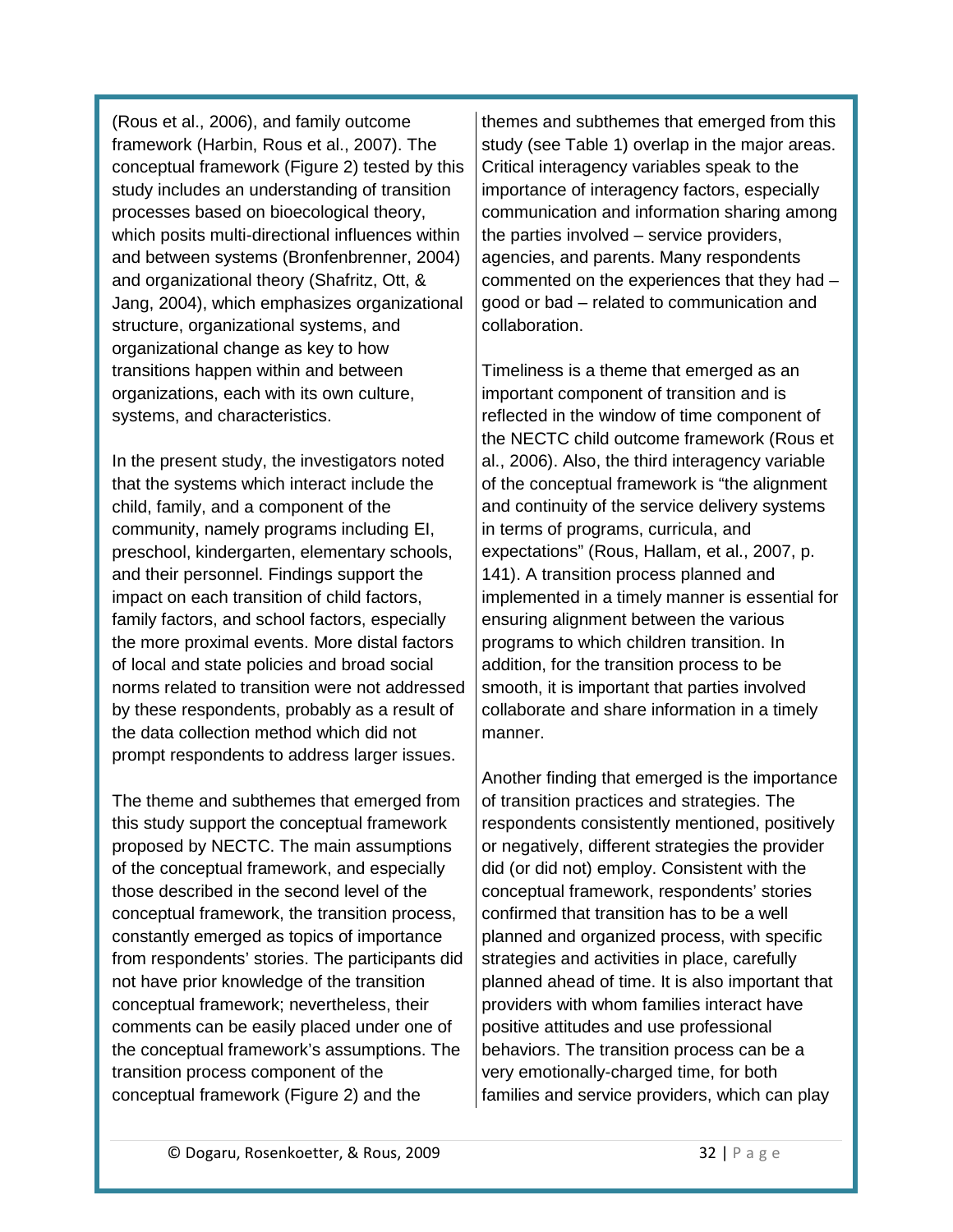a role in negatively impacting the process for all involved.

Another major finding is the identification of child and family outcomes from the transition process. This is not surprising, since the respondents were asked specifically what the outcomes were for the child, the family, and the provider. However, questions were openended, and respondents were not offered response choices. Parents' and providers' accounts of children's outcomes matched the outcomes presented in the child outcome framework: adaptation to the new structure and culture, engagement in the social and physical environment, and continued growth and development. Children's adjustment and engagement were important topics mentioned by the respondents, with positive outcomes in some cases and negative outcomes in others, when the parent or the provider indicated the child had problems adjusting to the new setting. Children's continued growth and development was consistently mentioned by respondents; a good number of stories indicated that children made progress in the new environment.

Family outcomes represented another important topic of this study; participants were specifically asked to report, in their own words, outcomes for the family from the transition process. The NECTC family outcome model identified proximal and distal family transition outcomes (Harbin et al., 2007). The proximal outcomes identified by the authors were knowledge, self-efficacy, adaptation and meaningful participation, and facilitating the child's development. The participants of this study were not asked specifically if these particular types of family outcomes occurred as consequences of the transition experience; rather, they were encouraged to describe, in

their own words, the outcomes families experienced during transition.

However, the family outcomes described directly, or those that could be inferred, supported the statements of the conceptual framework. On the positive side, participants mentioned increased knowledge and skills for interacting with their child or dealing with the system for their child's benefit, increased empowerment, and emotional well-being. On the negative side, family outcomes were generally described in terms of emotional responses to the transition experience. Families felt excited, happy, exhausted, stressed out, and/or depressed as a consequence of the transition experience. Moreover, many families in the study, or providers relating some family's experiences, expressed a series of concerns, uncertainties, and fears related to the transition process. While emotional family experiences are not a major component of the conceptual framework, the CIT study shows people's emotions, stress, and generally their mental health should be incorporated as an important proximal family outcome of the transition process.

In conclusion, the results of this study confirm major components of the NECTC Conceptual Framework, as well as the Child and Family Outcome Frameworks. Other studies are underway and more results expected that may further validate the conceptual model as well as identify other components that may play a role in supporting more positive transition processes and outcome for children, families, and providers.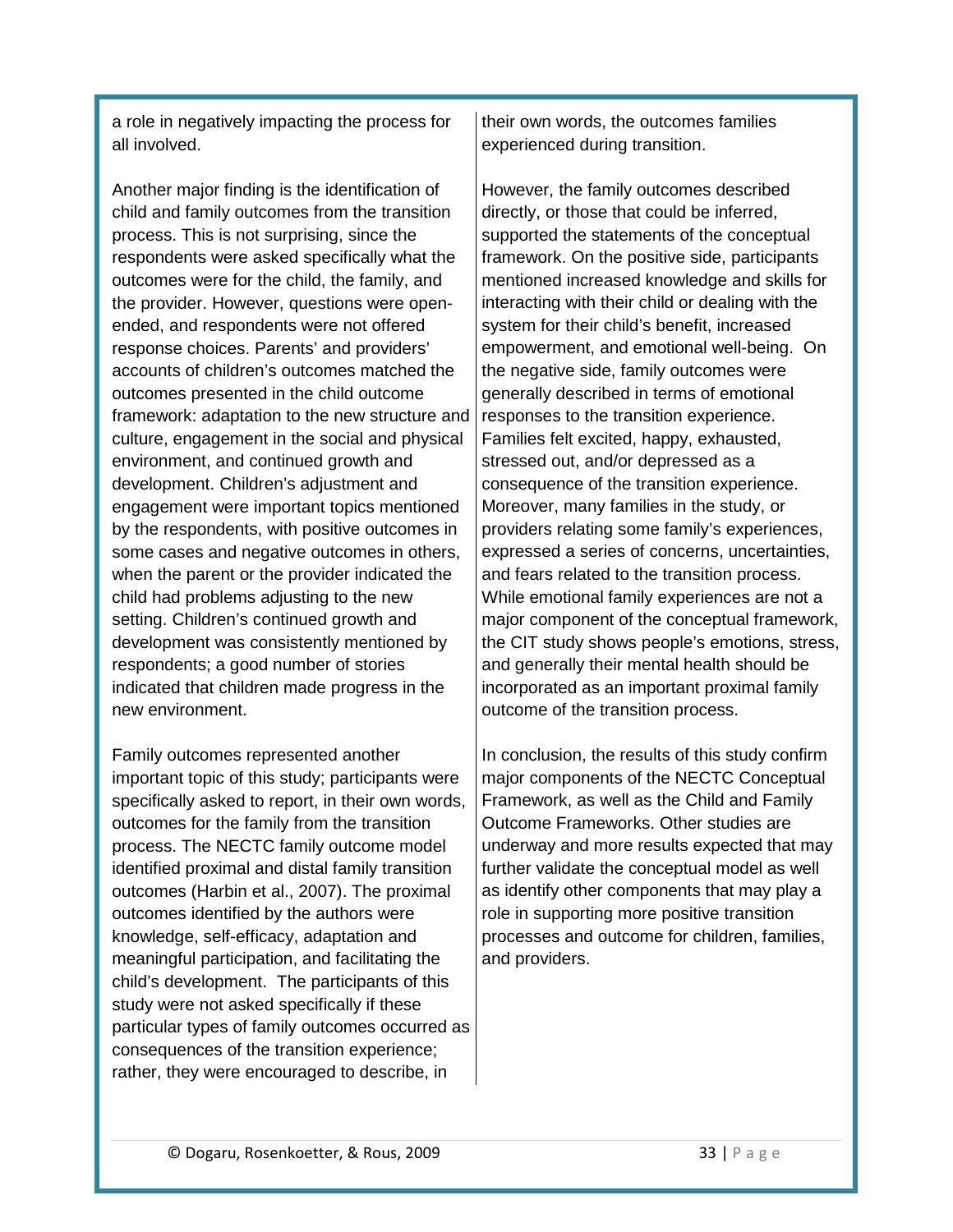# **References**

<span id="page-33-0"></span>

| Bronfenbrenner, U. (1979). The ecology of      | www.apa.org/psycINFO/cit-intro.pdf.                      |
|------------------------------------------------|----------------------------------------------------------|
| human development. Cambridge, MA:              | Flanagan, J.C. (1954). The critical incident             |
| Harvard University Press.                      | technique. Psychological Bulletin, 51(4),                |
| Bronfenbrenner, U. (1989). Ecological systems  | 327-358.                                                 |
| theory. Annals of Child Development, 6(1),     | Fowler, S.A. (1990). The transition between              |
| 87-249.                                        | early intervention services and preschool                |
| Bronfenbrenner, U. (2004). Making human        | services: Administrative and policy issues.              |
| beings human: Bioecological perspectives       | <b>Topics in Early Childhood Special</b>                 |
| on human development. Thousand Oaks,           | Education, 9(4), 55-65.                                  |
| CA: Sage Publications.                         | Harbin, G., Rous, Peeler, N., Schuster, J., &            |
| Bronfenbrenner, U., & Morris, P.A. (1998). The | McCormick, K. (2007). Desired family                     |
| ecology of developmental processes.            | outcomes of the early childhood transition               |
| Handbook of Child Psychology, 1, 993-          | process. Lexington, KY: University of                    |
| 1028.                                          | Kentucky, Human Development Institute.                   |
| Bruder, M.B., & Chandler, L. (1996).           | Harry, B. (2002). Trends and issues in serving           |
| Transition. In S.L. Odom & M.E. McLean         | culturally diverse families of children with             |
| (Eds.), Early intervention/early childhood     | disabilities. Journal of Special Education,              |
| special education: Recommended                 | $36(3)$ , 131.                                           |
| practices (pp. 287-307). Austin, TX: PRO-      | Hoover-Dempsey, K.V., & Sandler, H.M.                    |
| ED.                                            | (1997). Why do parents become involved                   |
| Butterfield, L.D., Borgen, W.A., Amundson,     | in their children's education? Review of                 |
| N.E., & Maglio, A.-S.T. (2005). Fifty years    | Educational Research, 67(1), 3.                          |
| of the critical incident technique: 1954-      | Individuals with Disabilities Education                  |
| 2004 and beyond. Qualitative Research,         | Improvement Act of 2004, PL 108-446,                     |
| $5(4)$ , 475-497.                              | 20 U.S.C.§§ 1400 et seq.                                 |
| Cassell, C., & Symon, G. (1994). Qualitative   | Ingram, C.F., & Blackhurst, A.E. (1975).                 |
| methods in organizational research: A          | Teaching and advising competencies of                    |
| practical guide. London: Sage                  | special education professors. Exceptional                |
| Publications.                                  | Children, 42(2), 85-93.                                  |
| Danaher, J., & (US), E. R. I. C. (1998).       | Kagan, S.L., & Neuman, M.J. (1998). Lessons              |
| Eligibility policies and practices for young   | from three decades of transitions. The                   |
| children under Part B of IDEA. National        | Elementary School Journal, 98(4), 365-                   |
| <b>Early Childhood Technical Assistance</b>    | 379.                                                     |
| System; US Dept. of Education, Office of       | Lewit, E.M., & Baker, L.S. (1996). Children in           |
| Educational Research and Improvement,          | special education. The Future of Children,               |
| <b>Educational Resources Information</b>       | $\gamma$ $\lambda$ $\lambda$ $\gamma$ $\lambda$ $\gamma$ |

Fivars, G., & Fitzpatrick, R. (2001). *The critical incident technique bibliography* [Electronic Version]. Retrieved March 31, 2008 from

Center.

*6*(1), 139–151. Love, J.M., Logue, M.E., Trudeau, J.V., & Thayer, K. (1992). *Transitions to kindergarten in American schools*.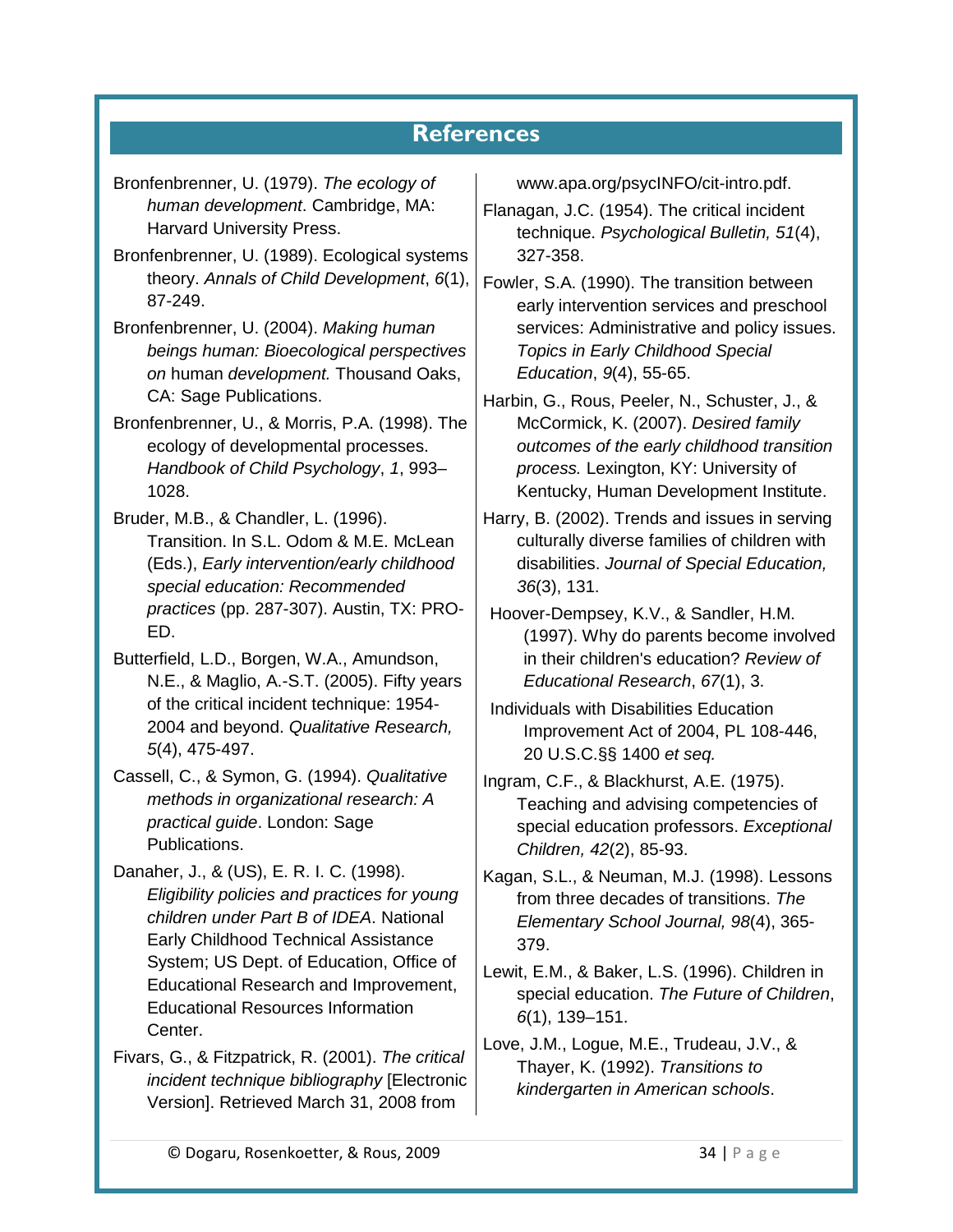Hampton, NH: RCM Research Corporation.

- Miles, M.B., & Huberman, A.M. (1994). *Qualitative data analysis: An expanded sourcebook*. Thousand Oaks, CA: Sage Publications.
- Moore, M.T. (1988). *Patterns in special education service delivery and cost.* Washington, DC: Office of Special Education and Rehabilitative Services.
- Norman, I.J., Redfern, S.J., Tomalin, D.A., & Oliver, S. (1992). Developing Flanagan's critical incident technique to elicit indicators of high and low quality nursing care from patients and their nurses. *Journal of Advanced Nursing, 17*(5), 590- 600.
- Nowak, T.M., McCormick, K., & Hallam, R. *The temperament task orientation cluster among preschool educators.* Lexington, KY: University of Kentucky, Human Development Institute.
- Pianta, R.C., & Cox, M.J. (1999). *The transition to kindergarten*. Baltimore, London, Toronto, Sydney: Paul H. Brookes Publishing Co.
- Pianta, R.C., & Kraft-Sayre, M. (2003). *Successful kindergarten transition: Your guide to connecting children, families, & schools*. Baltimore, London, Sydney: Paul H. Brookes Publishing Co.
- Ramey, C.T., & Ramey, S.L. (1998). Commentary. The transition to school: opportunities for children, families, educators and communities. *The Elementary School Journal, 98*(4), 293- 295.
- Redfern, S., Norman, I.J, & Redfern, S. (1999). Quality of nursing care perceived by patients and their nurses: an application of the critical incident technique. Part 1. *Journal of Clinical Nursing, 8*(4), 407-413.
- Rosenkoetter, S.E., & Rosenkoetter, L.I. (2001). Starting school: Parents' perceptions regarding their typically developing children and those with disabilities. *NHSA Dialog, 4*(2), 223-245.
- Rosenkoetter, S., Schroeder, C., Rous, B., Hains, A., Shaw, J., & McCormick, K. (2009). *A review of research in early childhood transition: Child and family studies. Technical Report #5.* Lexington, KY: University of Kentucky, Human Development Institute.
- Rous B., & McCormick, K. (2006). *Critical incident technique: A valuable research tool for early intervention.* Lexington, KY: University of Kentucky, Human Development Institute.
- Rous, B. (2004). Perspectives of teachers about instructional supervision and behaviors that influence preschool instruction. *Journal of Early Intervention, 26*(4), 266-283.
- Rous, B., Hallam, R., Harbin, G., McCormick, K., & Jung, L. (2005). *The transition process for young children with disabilities: A conceptual framework*. Lexington, KY: Human Development Institute: University of Kentucky.
- Rous, B., Hallam, R., Harbin, G., McCormick, K., & Jung, L.A. (2007). The transition process for young children with disabilities: A conceptual framework. *Infants & Young Children: An Interdisciplinary Journal of Special Care Practices*, *20*(2), 135-148.
- Rous, B., Harbin, G., & McCormick, K. (2006). *A child outcome framework for the early childhood transition process*. Lexington, KY: University of Kentucky, Human Development Institute.
- Rous, B., Myers, T., & Stricklin, S. (2007). Strategies for supporting transitions of young children with special needs and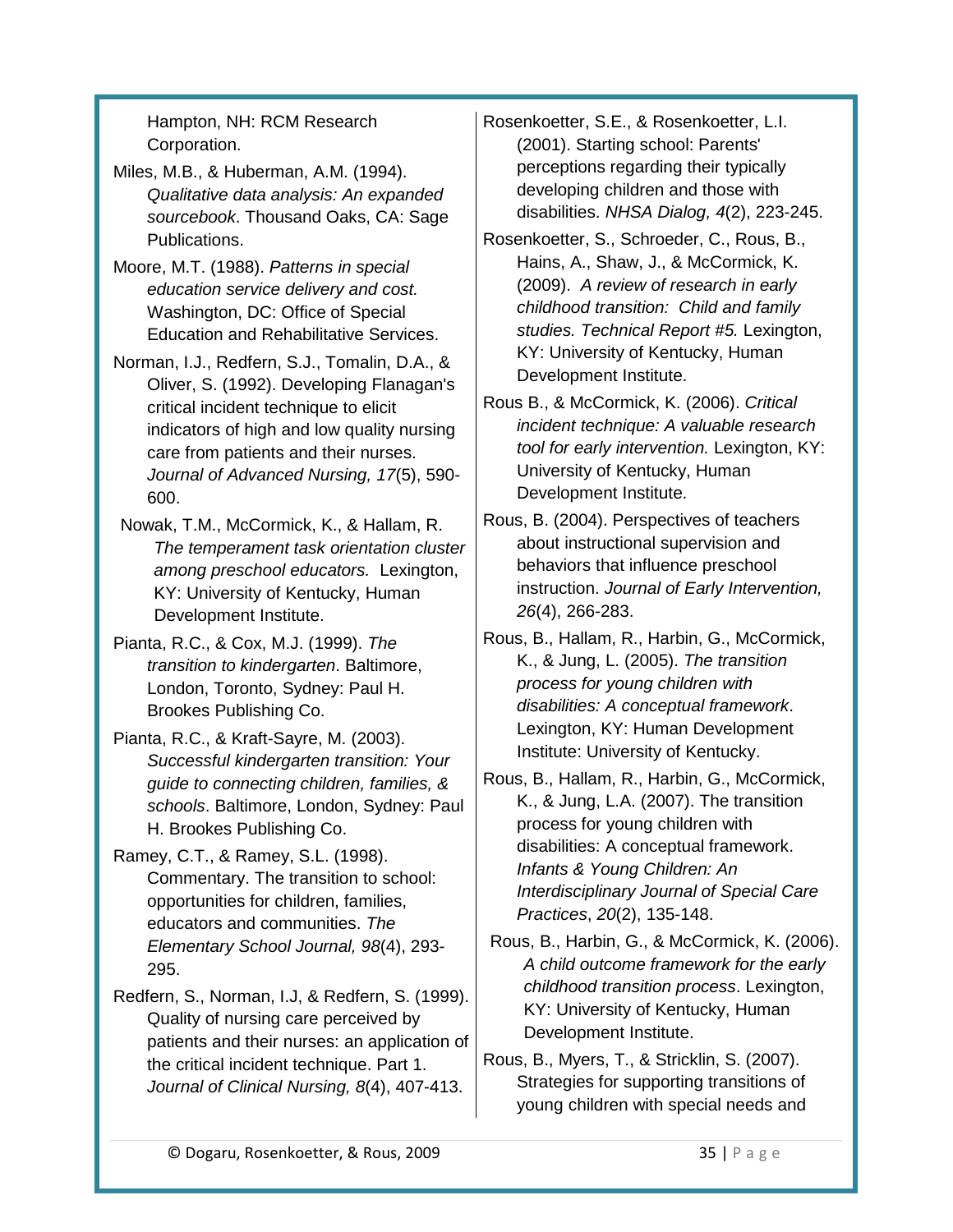their families. *Journal of Early Intervention*, *30*(1), 1.

- Schulting, A.B., Malone, P.S., & Dodge, K.A. (2005). The effect of school-based kindergarten transition policies and practices on student academic outcomes. *Developmental Psychology, 41*(6), 860- 871.
- Shafritz, J.M., Ott, J.S., & Jang, Y.S. (2004). *Classics of Organization Theory* (6th ed.). Wadsworth Publishing.
- Shotts, C.K. (1994). Transition policy and issues: A view from the states. *Topics in Early Childhood Special Education*, *14*(3), 395-411.

Thomas, D.R. (2006). A general inductive

approach for analyzing qualitative evaluation data. *American Journal of Evaluation, 27*(2), 237-246.

Williams, J.M., & O'Leary, E. (2001). What we've learned and where we go from here. *Career Development for Exceptional Individuals*, *24*(1), 51-71.

Wolery, M. (1999). Children with disabilities in early elementary school. In R.C. Pianta & M.J. Cox (Eds.), *Transition to Kindergarten* (pp. 253-280). Baltimore: Paul H. Brookes Publishing Co.

Woolsey, L.K. (1986). The critical incident technique: An innovative qualitative method of research. *Canadian Journal of Counseling, 2*(4), 242-254.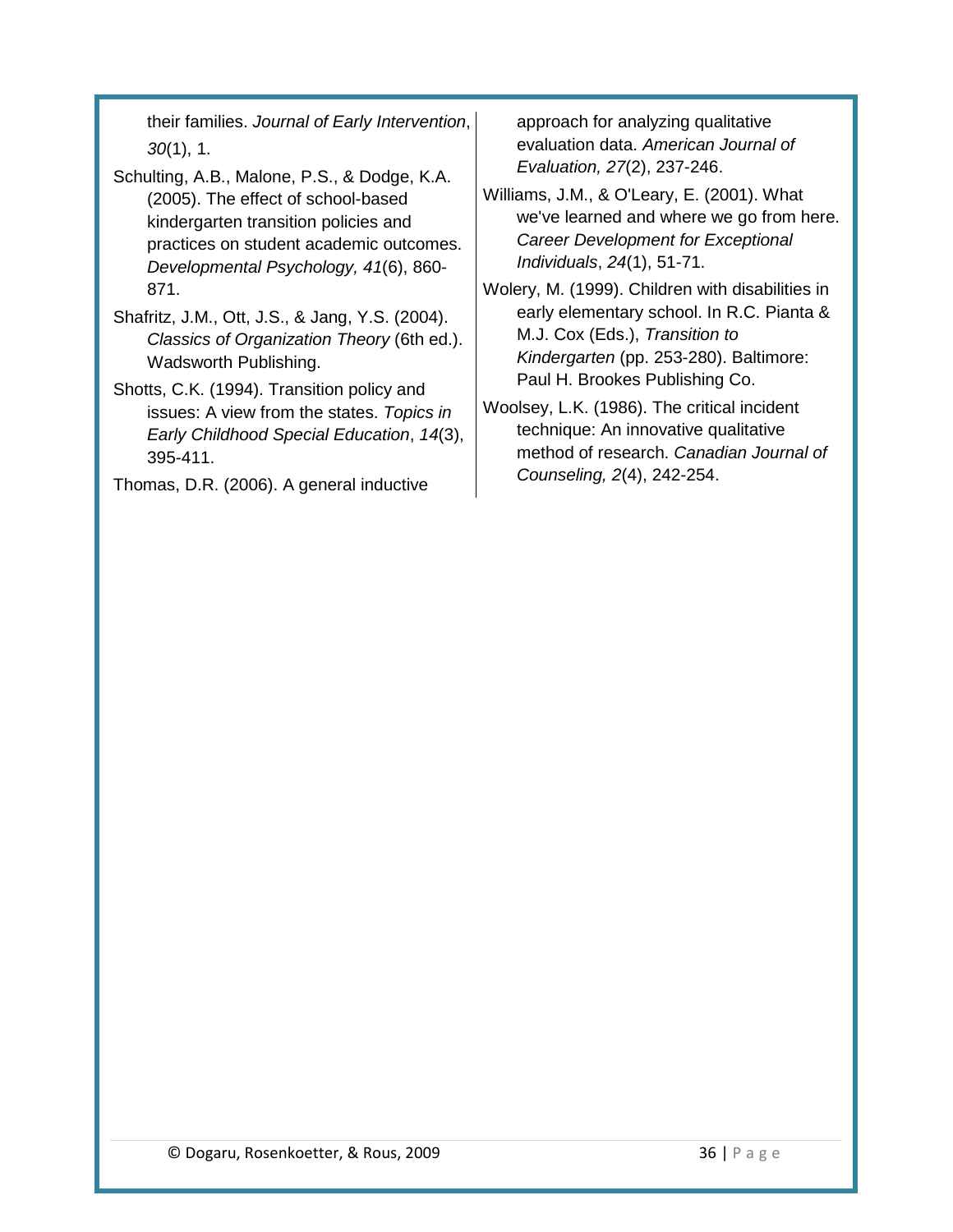**Appendix A**

**Tell Us Your Transition Story**

<span id="page-36-0"></span>

# **Tell Us Your Transition Story**

**OPENING DOORS TO SUCCESS** 

## **Overview of the Study**

We would like your assistance with a very important study related to the transition of young children with disabilities. The study is designed to identify factors that impact the transition process for young children with disabilities and their families. As you know, transition strategies and practices can vary across states, programs, and families. This study will attempt to identify practices used across the country and how those transition practices impact children, family and staff members.

The following pages ask you specific questions related to your transition experiences. Please be assured that your responses will be kept confidential. To further ensure the confidentiality of all responses, the findings will be reported as group data, and no specific person or program will be identified. If you are interested in the results from this study, please use the contact information below to request an executive summary.

Once you have completed your story, please place it in the envelope and return it to the National Transition Center staff. You may also return it by mail in the stamped, pre-addressed envelope provided with your form. If you have questions or problems, contact us at the address, phone number or e-mail listed below.

> National Early Childhood Transition Center University of Kentucky 126 Mineral Industries Building Lexington, KY 40506-0051 859-257-2081 859-257-2769 FAX brous@uky.edu

I appreciate the time and effort you are taking to tell us your story.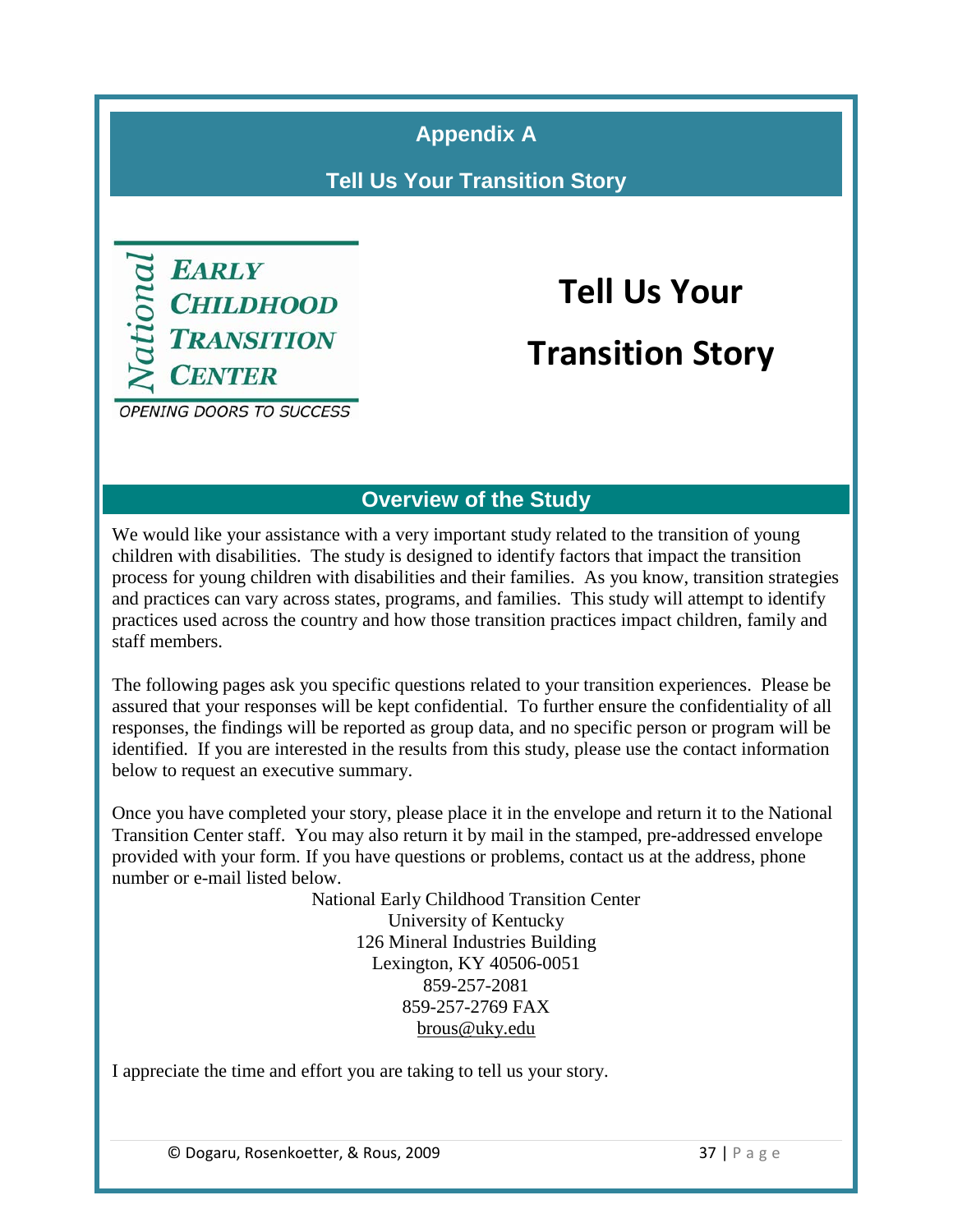#### **Directions**

Please complete each section. To protect rights to privacy, do not use identifiable names. Space is available at the end to provide additional comments.

Please respond to all questions. If you feel you cannot answer a question, you can write "don't know" in the space provided.

When a child moves from one program of services to another, program staff should help the child and family make a smooth transition, reducing or eliminating the stress of program and/or setting changes.

#### **SECTION 1: Your Story**

Check the setting(s) in which the transition experience occurred:

- $\mathcal{L}^{\mathcal{A}}$ From Infant/Toddler Program to Preschool
- $\Box$ From Preschool Program to Kindergarten
- $\Box$ From Kindergarten to First Grade
- $\Box$ Change in classroom, teacher or services within the same program
- $\Box$ Add Other

Approximately how long ago did this experience happen?

What happened? Describe your transition experience.

How did this experience affect the child? (What were the **OUTCOME(S)** for the **CHILD** from this transition experience, either positive and/or negative)?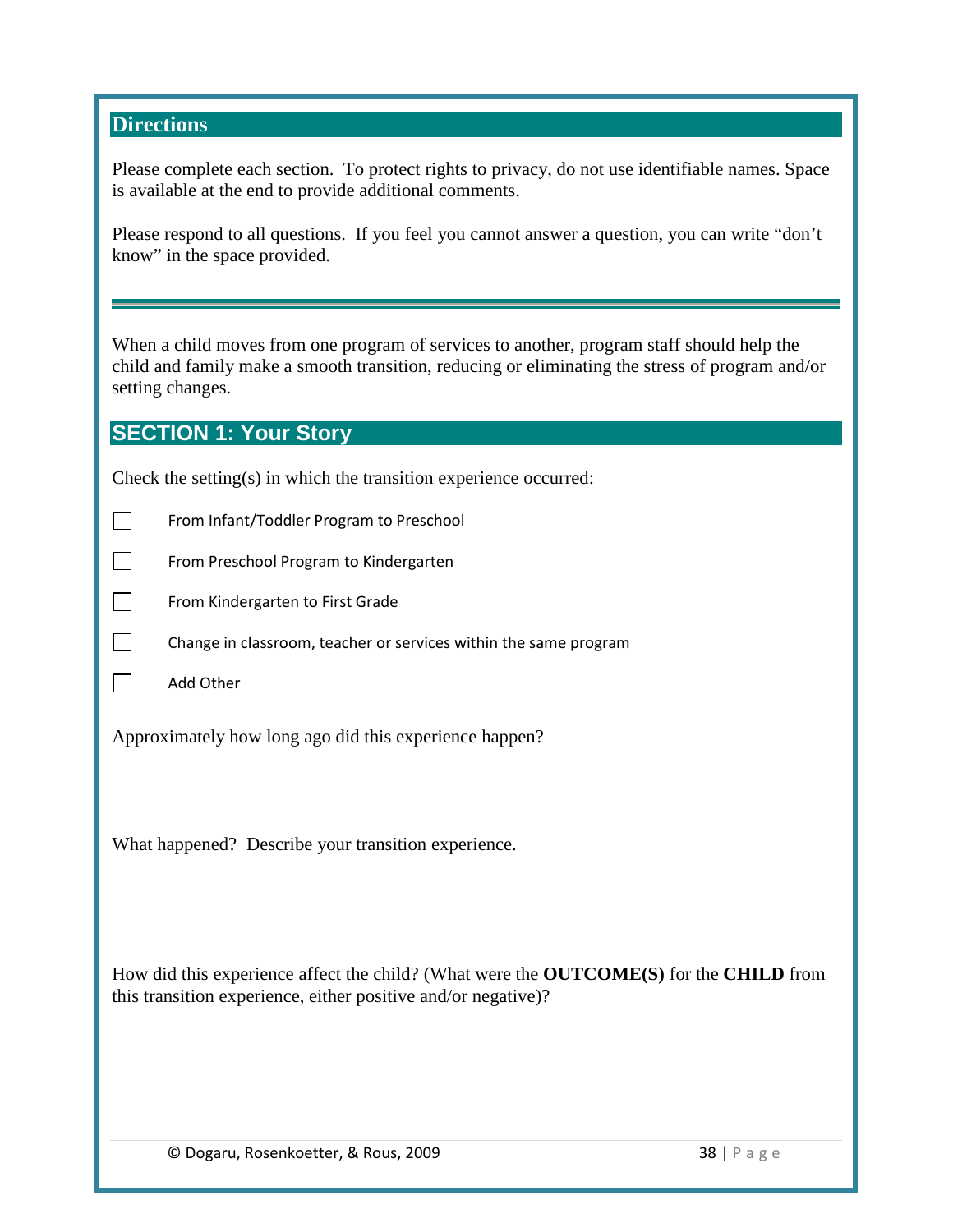How did this experience affect the family? (What were the **OUTCOME(S)** for the **FAMILY** from this transition experience, either positive and/or negative)?

How did this experience affect the staff? (What were the **OUTCOME(S)** for the **Staff** from this transition experience, either positive and/or negative)?

# **SECTION 2: Nature of Transition**

In your transition story, did the child change from one program to another program?

|--|--|

|  | ۰, |
|--|----|
|--|----|

Was the new program in the same community?

|--|--|

 $\Box$ 

Unsure

## **SECTION 3: Descriptive Information**

What is your relationship with the child described in your transition story? (Select all that apply.)

| <b>Family Member</b>                           |
|------------------------------------------------|
| Teacher/Interventionist                        |
| Therapist (SLP, OT, PT)                        |
| Medical Professional (Nurse, Doctor)           |
| Social Worker/Case Manager/Service Coordinator |
| Administrator/Supervisor                       |
| Other                                          |
|                                                |